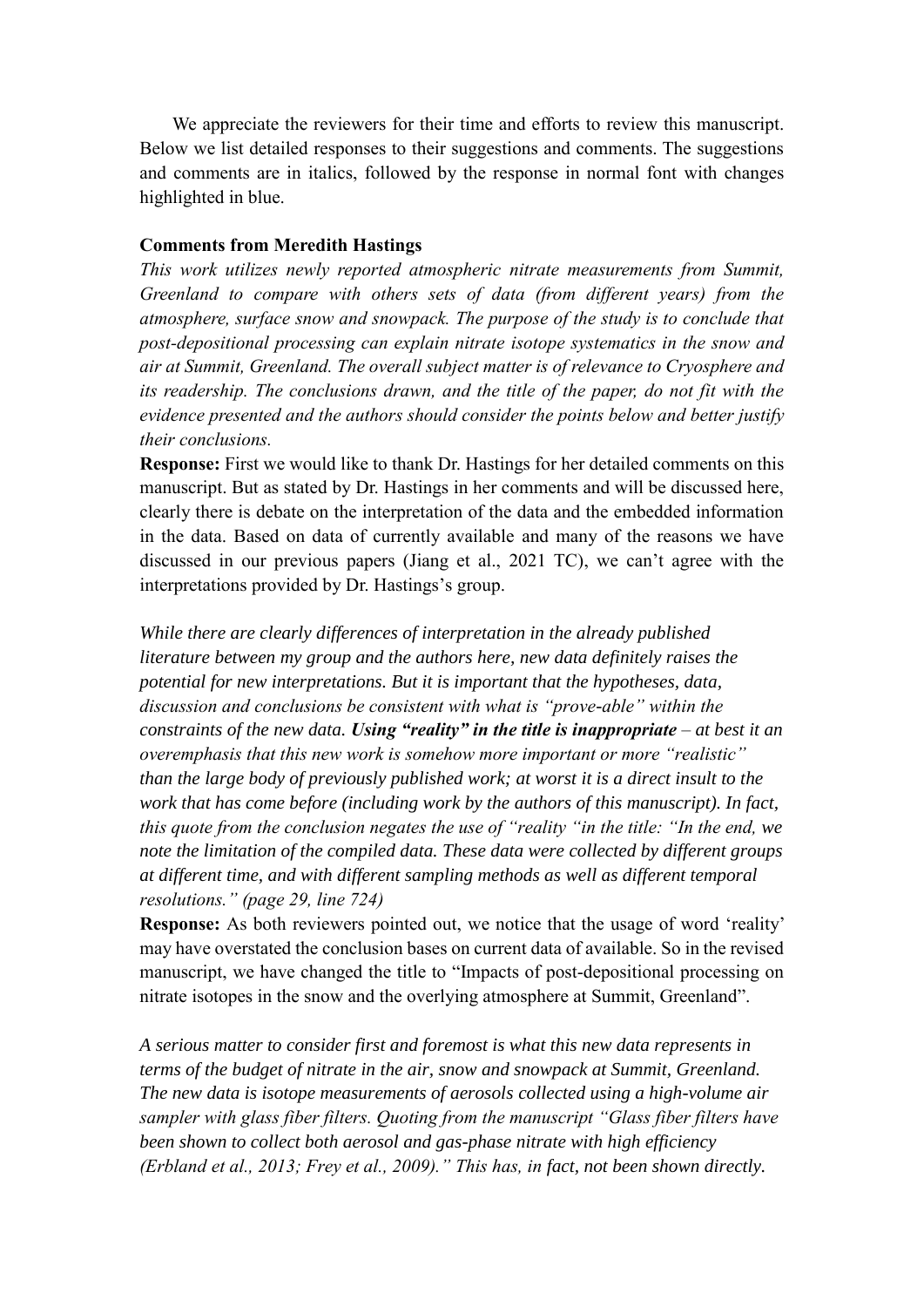*And it is critical to consider since the data here is used as a comparison to other datasets and conclusions are drawn based upon the difference in isotope values amongst the different sample types, which were also collected with different methods. Therefore, the difference in the isotopes of different sample types has to be real and represent the environmental values and be sure not to represent any fractionation or changes associated with the collection technique. Validation of the method for complete collection of HNO3(g) is critical to the interpretation here. The manuscript refers to Erbland et al (2013) for evidence that complete collection of both nitrate phases takes place. Erbland et al. (2013) reported that concurrently collected samples of atmospheric HNO3 by denuder tubes coated in sodium bicarbonate matched well with the average values found by the hi-vol sampling and therefore were deemed representative of atmospheric HNO3 + aerosol nitrate at Dome C. The climate conditions, phase partitioning of atmospheric nitrate, accumulation rate, etc can all be very different at Summit than Dome C and therefore it is appropriate to review and consider what evidence there is that HNO3 and aerosol nitrate are quantitatively collected at Summit. Please note too that Frey et al. (2009) study at Dome C does not present any evidence for quantitative collection; Frey et al (2009) refers to Morin et al., 2007 which was an ocean-based cruise collection using the same methods but the conditions were such that the likelihood of complete HNO3 collection on filtered alkaline (sea salt) aerosols was high. Due to the difficulty of capturing both gas and particle phase nitrate under different conditions there is a body of literature that include methods discussions (see for instance Huang et al., Atm Research, 2004; Chiwa et al., Env Ass Monitoring, 2008; Ames and Malm, Atm Env, 2001; Lavery et al., Air & Waste Management Ass, 2009; and EPA CASTNET methods papers). The ideal method depends on the time of deployment, how polluted or pristine the expected air masses are, temperature, flow rate, and location (marine atmosphere, coastal, or inland). According to EPA recommendations, a filter pack with a particle filter (Teflon, quartz, GF/F, etc.) and a cellulose backup filter impregnated with NaCl or Na2CO<sup>3</sup> will quantitatively collect particulate nitrate and nitric acid in a large variety of sampling conditions. As the addition of NaCl improves the efficiency of collecting nitric acid it is frequently assumed that both nitrate and nitric acid are collected with high efficiency in the marine boundary layer where there are high sea salt concentrations as Morin et al., 2009 points out (underlining added for emphasis): "The exact nature of the nitrate species trapped on the filters during sampling has been an issue for decades, owing to evaporative loss of ammonium nitrate species and sampling of nitric acid together with particulate nitrate [Schaap et al., 2004]. Prospero and Savoie [1989] have advocated that filters loaded with sea salt should quantitatively collect nitric acid together with particulate nitrate, which should then be the case for these samples collected in the MBL… Therefore, the analyzed nitrate is referred to as atmospheric nitrate, assumed to be the sum of gas phase nitric acid and particulate nitrate."*

**Response:** We thank the reviewer to bring this issue. Indeed, collection efficiency using filters is a long lasting issue. But as the reviewer pointed out, glass fiber filter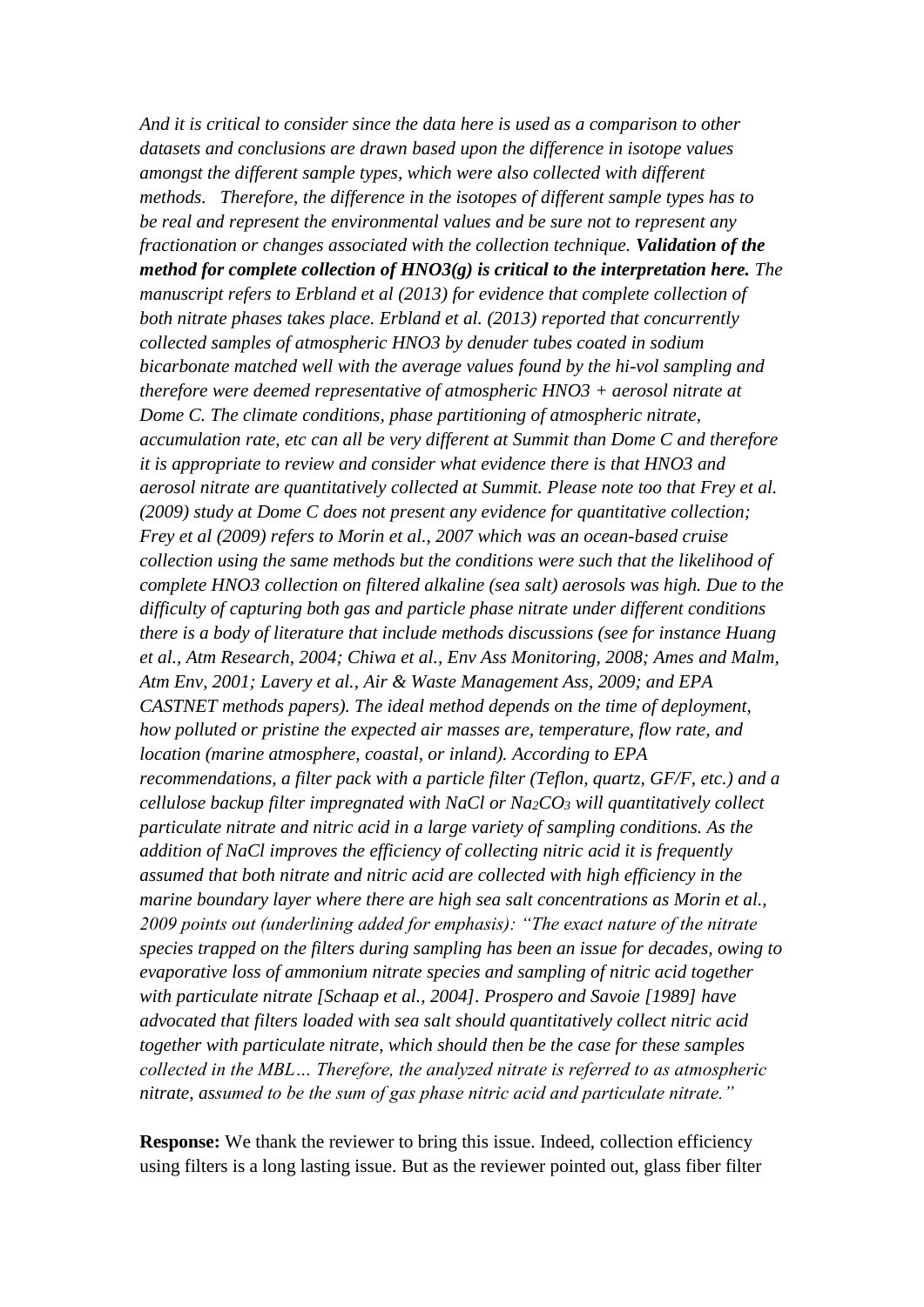loaded with NaCl or used in MBL has been demonstrated to effectively collect HNO<sub>3</sub> and p-NO<sub>3</sub>. In fact, the glass fiber filters used in this study were with high NaCl blank (>5 μmol on rinsed glass fiber filters), which should be able to quantitatively collect both  $HNO<sub>3</sub>$  and p- $NO<sub>3</sub>$ , as evidenced by the various studies quoted by the reviewer. In particular, Erbland et al. (2013) study found good agreement in their measured atmospheric nitrate concentration by using HVAS+glass fiber filter with the annular denuder method and suggested **that this was caused by the high NaCl blank in the glass filter.** At Dome C, gaseous nitric acid dominates total atmospheric nitrate (>90%), similar to the situation at Summit where gaseous nitric acid account for 94% of total atmospheric nitrate (Dibb et al., 1994). The high collection efficiency of glass fiber filter for gaseous  $HNO<sub>3</sub>$  as seen for Dome C comparison, should be applicable to Summit, unless there are other factors influencing the collection efficiency of HNO<sub>3</sub> and p- NO<sub>3</sub><sup>-</sup>. But at least from the literature (already largely quoted by the reviewers), NaCl appears to be the most important factor.

 In addition, we can compare our aerosol data with other studies to verify the collection efficiency. We have found another study at Summit that used the filter method to collect atmospheric nitrate and tested its collection efficiency (Silvente and Legrand, 1993). The Silvente and Legrand (1993) study simultaneously collected atmospheric nitrate with a denuder system and a Nylon filter system with flow rate of  $30$  L m<sup>-3</sup>. Their results suggested that under conditions with atmosphere nitrate concentration less than  $30 \text{ ng m}^{-3}$  the filter method produced similar results compared with the denuder method*.* Although we note the different filter type used, our measured average nitrate concentration (19.9  $\pm$  19.1) ng m<sup>-3</sup> from the filter is very close to Silvente and Legrand (1993) measured nitrate concentration at Summit (20 ng  $m^{-3}$ ).

Our measured atmospheric  $\delta^{15}N(NO_3^-)$  (-19.1  $\pm$  7 ‰, n=10) is also comparable to the results from Fibiger et al. (2016) (–16.0  $\pm$  6 ‰ for 2010 and –17.7  $\pm$  13 ‰ respectively) covering the same months but in different years (2001-2002 vs 2010/2011) with different methods (HVAS vs mist chamber). But we note, the Jarvis et al. (2009) study, despite using the same collection method with Fibiger et al. (2016) study (i.e., mist chamber), gave very different results in both  $\delta^{15}N(NO_3^-)$  and concentrations from our study and the Fibiger et al. (2016) study. As discussed in the original manuscript, we don't know the reason since information on the sampling details were not available.

**We have also compared our measured atmospheric nitrate concentration with many other previous studies at Summit**. The results in different years are summarized below. As can be seen, the measurement results are generally in the same range except for Jarvis et al. (2009) which suggested a much higher concentration than other studies.

| <b>Year</b> | ,,,,,, | onc | Reference |
|-------------|--------|-----|-----------|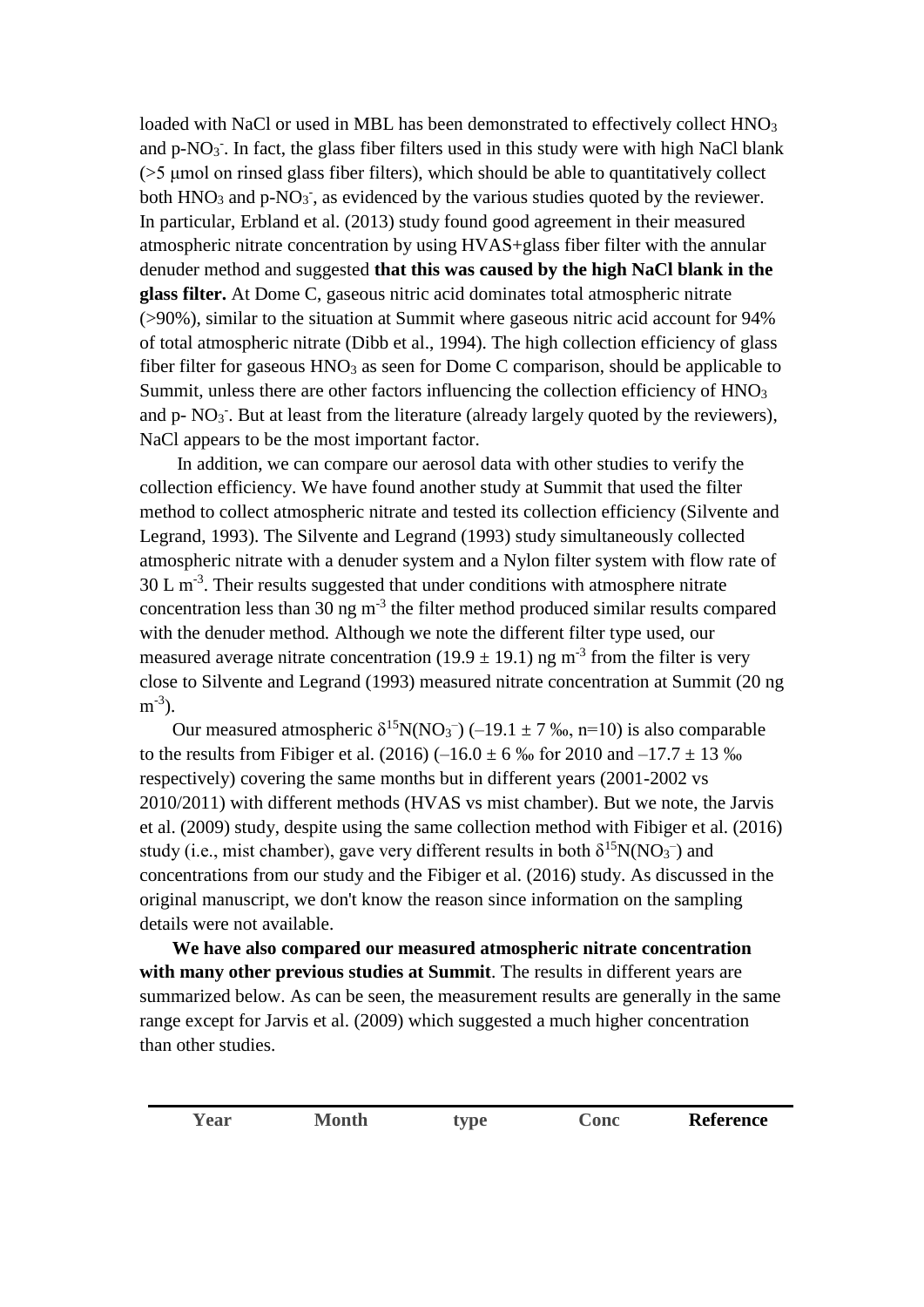|           |         |                                 | $(ng m-3)$      |                               |
|-----------|---------|---------------------------------|-----------------|-------------------------------|
| 1991      | $7 - 8$ | denuder                         | $38 \pm 53$     | Silvente and<br>Legrand, 1993 |
| 1993      | $6 - 7$ | Mist chamber                    | $55 \pm 37$     | Dibb et al.,<br>1994          |
| 1993      | $5 - 7$ | <b>Teflon Zefluor</b><br>filter | $26 \pm 2.9$    | Bergin et al.,<br>1995        |
| 1994      | $5 - 8$ | Mist chamber                    | $32 \pm 37$     | Dibb et al.,<br>1994          |
| 1995      | $4 - 7$ | Mist chamber                    | $27 \pm 32$     | Dibb et al.,<br>1998          |
| 2001-2002 | annual  | glass fiber<br>filters          | $19.9 \pm 19.1$ | This work                     |
| 2006      | $5 - 7$ | Mist chamber                    | 202             | Jarvis et al.,<br>2009        |
| 2010      | $5 - 6$ | Mist chamber                    | $32 \pm 30$     | Fibiger et al.,<br>2016       |
| 2011      | $5 - 6$ | Mist chamber                    | $42 \pm 22$     | Fibiger et al.,<br>2016       |

 In summary, we think the filter we used in this study have effectively collected  $HNO<sub>3</sub>$  and p- $NO<sub>3</sub>$ . In the revised manuscript, to validate the quantitatively collection of atmospheric nitrate, we have add the flowing statement in the main text: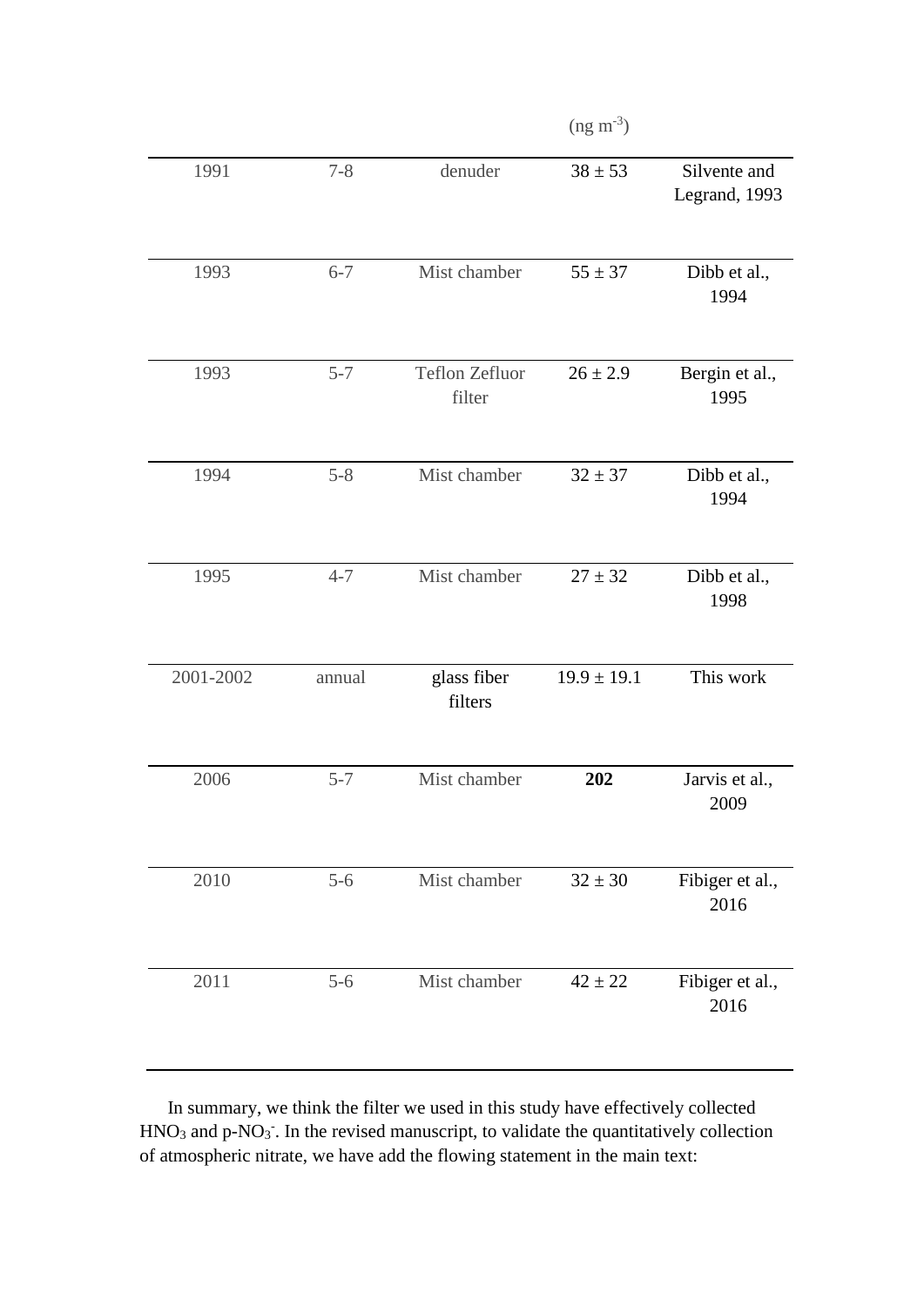"Glass fiber filters have been shown to be capable of collecting atmospheric nitrate with high efficiency even when gas phase nitrate dominates total atmospheric nitrate (Erbland et al., 2013). This is likely due to the high NaCl blank in the glass fiber filter, which is known to promote the collection efficiency of atmospheric nitrate (Morin et al., 2007; Erbland et al., 2013).".

*The vast majority of nitrate at Summit is wet-deposited via scavenging of HNO3(g). This is stated in the manuscript at the bottom of page 20 (though see specific comments below on references for this). This is important to validation of the method (above) since the air is filtered through a GF/F with no pre-treatment and must quantitatively collect all HNO3(g). Additionally, when it snows, both in cloud and below cloud processes (rainout + washout) will contribute to the nitrate that is deposited. However, the arguments and interpretation in this work appear to require that the atmospheric samples represent all (or most) of the nitrate that is deposited to the snow. For the interpretation here to stand, the input from the atmosphere must be constant in d15N and any differences in the snowpack from that in the air are only due to post-depositional processing. Yet, the input of primary nitrate could change remarkably due to HNO3(g) scavenged from above the surface at Summit (i.e from cloud to ground) and the snow then would not represent only that which is near the surface (i.e. it could differ in d15N because it contains more than just what is at the surface). This needs to be addressed in the context of the interpretation here.* **Response:** The quantitative collection of nitrate was addressed in a previous response. Regarding the representativeness of the filter sampling at the surface, we think the fast mixing in the boundary layer will homogenize the boundary layer during one sampling period. The average eddy diffusion time for Summit summer conditions is

3.4 h for 25 m boundary layer height according to Cohen et al. (2006). Choosing a mean boundary layer height of 200 m (Cohen et al., 2006), this means the boundary layer would be mixed in 1.1 day, which is less than the time resolution of our atmosphere samples (3 to 4 days per sample). So the filter sampled nitrate is similar to snow which scavenges nitrate in air when it falls.

In addition, we should always expect that the local boundary layer reflects a combined effect from primary nitrate and locally reformed nitrate. This is especially evident for the measured  $\Delta^{17}O(NO_3^-)$  value. If our collected atmospheric nitrate only reflect impact from snow source nitrate, then according to the Kunasek et al. (2009) and Jiang et al. (2021)'s calculation, the  $\Delta^{17}O(NO_3^-)$  in middle summer should be close to 20 ‰ (19.7  $\pm$  0.3 ‰ in Jiang et al., 2021 and 18.9 ‰ in Kunasek et al., 2009) considering the measured HOx and ozone levels at Summit. This is however much lower than the observed  $\Delta^{17}O(NO_3^-)$  (>24 ‰).

*The atmospheric data (from a single year and almost half the samples are not used b/c of blank issues) suggests that within the surface atmosphere at Summit there is no seasonal variation in the d15N signal. It is entirely possible that this pool of atmospheric nitrate is controlled by local processes. This does NOT negate that the snow can still represent a vast majority of primary nitrate deposition and that the*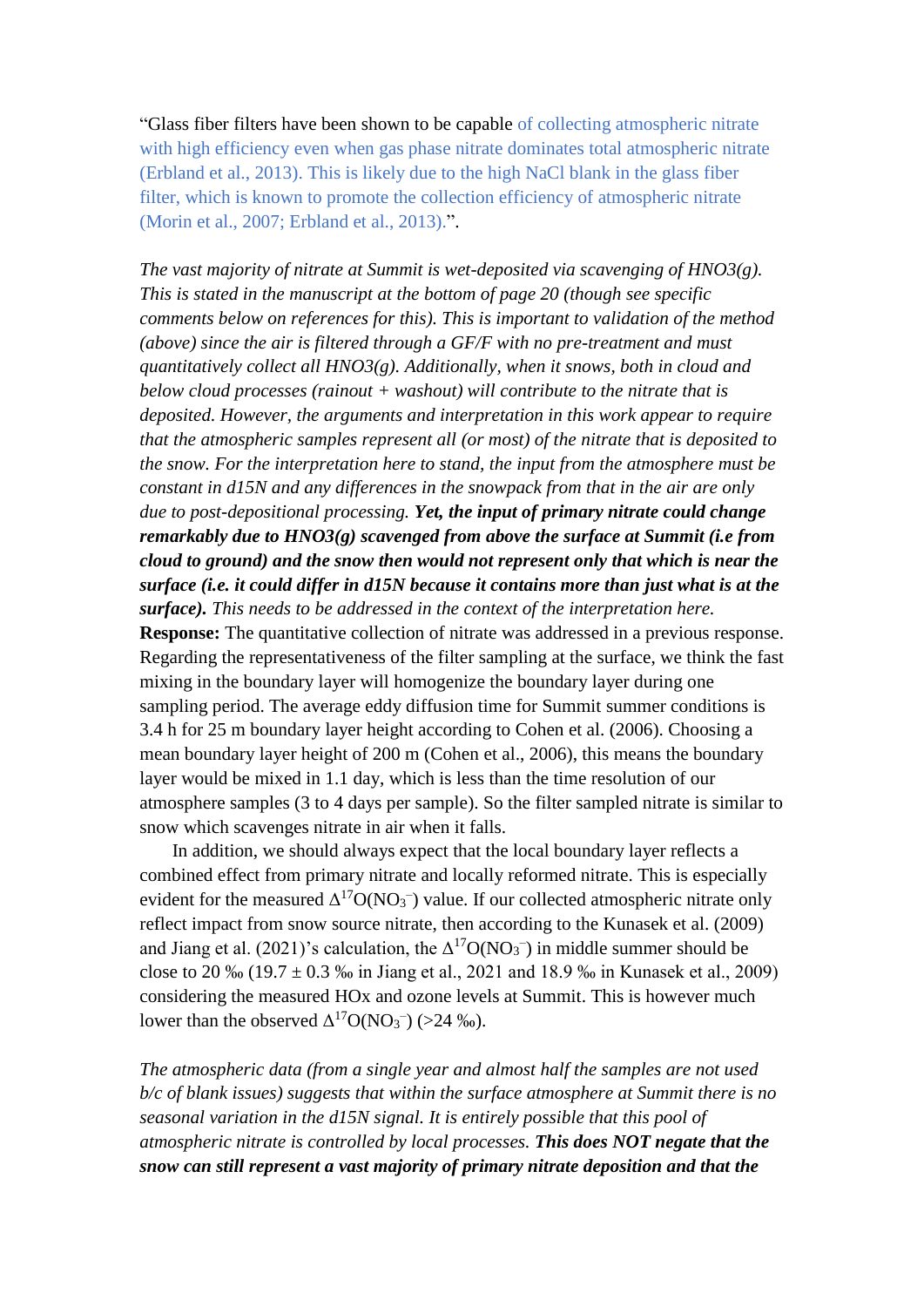# *seasonal differences found in the snow represent much more than the local dynamics. The data we collected in Fibiger et al. 2013 and 2016 were concurrent collections of snow and atmospheric samples so that we could detail, at the same time, the dynamics in the snow and in the air. We went looking to detail that postdepositional release of NOx and reformation of nitrate locally COULD explain the isotopic composition of nitrate in the snow, especially D17O – but this hypothesis was not supported by what we found. Our results suggest that the nitrate in surface snow does not change isotopically in concert with what is happening in the surface air. It is hypothesized in Fibiger et al. that this can be explained by the fact that the surface air represents a small fraction of the nitrate that is deposited in the snow in real time. (Wet deposition at Summit is frequent, and in spring and summer, even when there is not fresh snow, fog deposition often occurs (see Bergin et al., 1993 already cited). This interpretation agreed with a snow-air model that was able to reproduce a suite of gas phase concentrations in the air at Summit, including NOx, HNO3(g) and halogens with as little as 6% of the nitrate being photolyzed (as discussed in Fibiger et al., 2016). It must be proven in this new work that the atmospheric data near the surface at Summit is what is most important in terms of the input of total nitrate to the snow such that the snowpack does NOT represent much more than what is happening in the air AT Summit.*

**Response:** It is too speculative to assume the atmospheric data is only controlled by local processes. Long-range transport nitrate depositing to snow has to first pass through the boundary layer, while as discussed and responded to earlier, the filter effectively collects  $HNO<sub>3</sub>$  and  $p-NO<sub>3</sub>$  in the air which is a combined signal of nitrate from long-range transport and local production. Again, the mixing of nitrate in the boundary layer is much faster than the sampling duration so what we sampled should represent atmospheric boundary layer nitrate instead of something only controlled by snow nitrate photo-recycling. This is especially clear given our atmospheric  $\delta^{18}O$  $\Delta^{17}O(NO_3^-)$  relationships are almost identically to the surface snow relationships reported by Fibiger et al. (2013), despite that these samples were collected in different years. We also wanted to note that we don't attempt to refute that snowpack represents the majority of primary nitrate deposition, as our modeling work has already suggested that the reformed nitrate flux at most contributes 25% to local atmospheric nitrate burden at Summit.

 Back to the Fibiger et al. (2016) study, they didn't observe an expected increase in surface snow  $\Delta^{17}O(NO_3^-)$  when atmospheric BrO concentration was increased by a few ppt. This is perhaps their most important direct (from our reading) evidence to conclude or suggest that "*the nitrate in surface snow does not change isotopically in concert with what is happening in the surface air*". What happens in the air related to nitrate can only be reflected by collecting nitrate, but not by something deduced from BrO observations. We have discussed the reasons in detail in our previous paper (Jiang et al., 2021 TC) as well as in our responses to Dr. Hastings (who posted general comments during the open discussion). Here we just repeat our main points: First of all, increased BrO concentration (by a few ppt) in the air won't necessarily result in higher atmospheric  $\Delta^{17}O(NO_3)$ , nor snow  $\Delta^{17}O(NO_3)$ . This is because the production of BrO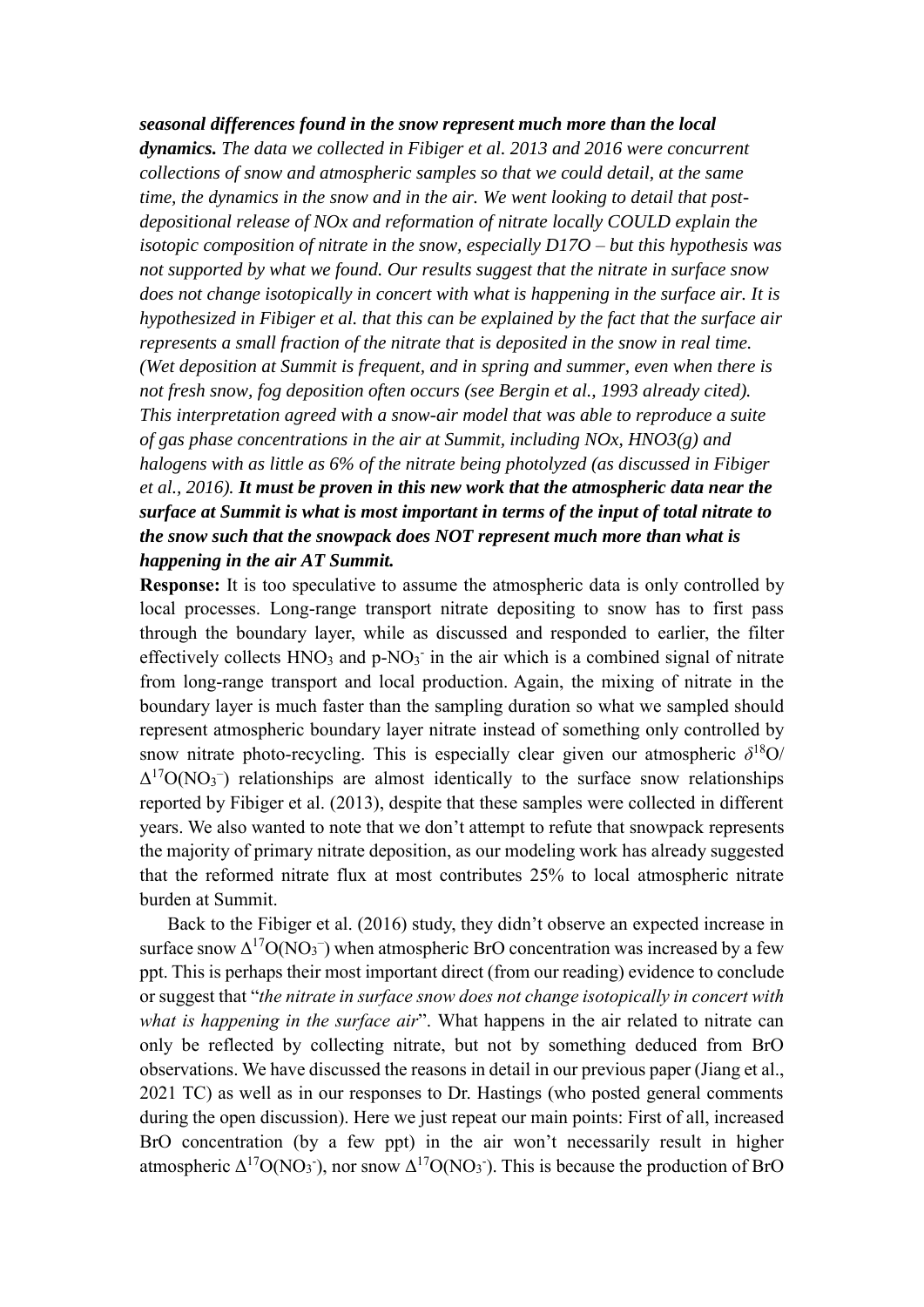will consume  $O_3$ . This is a tradeoff regarding their effects on  $\Delta^{17}O$  of NO<sub>2</sub> which determines  $\Delta^{17}O(NO_3)$ . In addition, observations at Summit suggested BrO concentration always co-varied with  $OH/HO<sub>2</sub>/RO<sub>2</sub>$  (Liao et al., 2011) because they are both controlled by local photochemistry. If OH and  $HO_2/RO_2$  concentration also increased (the authors didn't assess these radicals) at the same time, they would decrease  $\Delta^{17}O(NO_3)$ , offsetting the effects of increased BrO on atmospheric  $\Delta^{17}O(NO_3)$ . Second, whether or not the reformed nitrate in the air during the short duration of increased BrO (only a few hours) was able to influence local nitrate budget is questionable. The Jiang et al. (2021) model results suggested that locally formed nitrate can account for at most 25% of the deposited nitrate in summer and the rest is from transport. Additional nitrate due to BrO oxidation is only a small part of this locally formed nitrate, and whether its effect on atmospheric  $\Delta^{17}O(NO_3^-)$  is detectable or not is also questionable. Third, the  $\Delta^{17}O(NO_3)$  of surface snow (1-3 cm) was used by Fibiger et al. (2016) to compare with the effect of atmospheric BrO concentration increase. But the dry deposition flux of atmospheric nitrate is too low to significantly impact this "surface" snow nitrate concentration in short time scales (e.g., the duration of observed BrO). In summary, the Fibiger et al. (2016) cannot provide any evidence that nitrate in the air (or even the surface air) is disconnected with surface snow nitrate. In fact, the Fibiger et al. (2016) stated in their paper "*BrO chemistry does not have a significant influence on the formation of local HNO<sup>3</sup> at Summi***t**" (because they cannot explain the observed lower **atmospheric**  $\delta^{18}O(HNO_3)$  with higher BrO concentration). This is exactly what we think their observations can demonstrate. If BrO chemistry is not important for atmospheric nitrate at Summit, it's not surprise to expect no correlation between BrO concentration and **atmospheric**  $\Delta^{17}O(NO_3)$ , let along in **surface snow**.

In addition, we also would like to repeat that '*6% of the nitrate being photolyzed'*  is wrong. According to Fibiger et al. (2013) this value should be 2%. Fibiger et al. (2013) estimated the loss fraction by multiplying 0.1 % (loss fraction in 3 days in the upper 10 cm snow, they cited from Thomas et al. (2011)) with a factor of 21 (resident time in photic zone at Summit). The '0.1 %' they used in this calculation is an underestimate. From the supplemental file of Thomas et al. (2011) (Figure 9), the '0.1 %' value actually should be around 1% to 2%.

*I commend the authors on the collection and measurement of this important dataset and compiling many other datasets for comparison. The authors do a very good job of compiling the data comparison in the fairest way possible (e.g. mass-weighting submonthly data into monthly averages to compare with other data that is only reported as monthly averages), but we need to acknowledge that there is still a fair amount of comparing apples to oranges here. There are no statistical comparisons presented in the manuscript and this should be addressed (see specific comments below). While I appreciate the purpose in reducing "the spatial and temporal heterogeneities" for the comparison here, this heterogeneity is real and the standard deviations/variability should be included in any statistical comparisons. The manuscript argues that there are "systematic changes" in d15N between the air, surface snow and snowpack (all*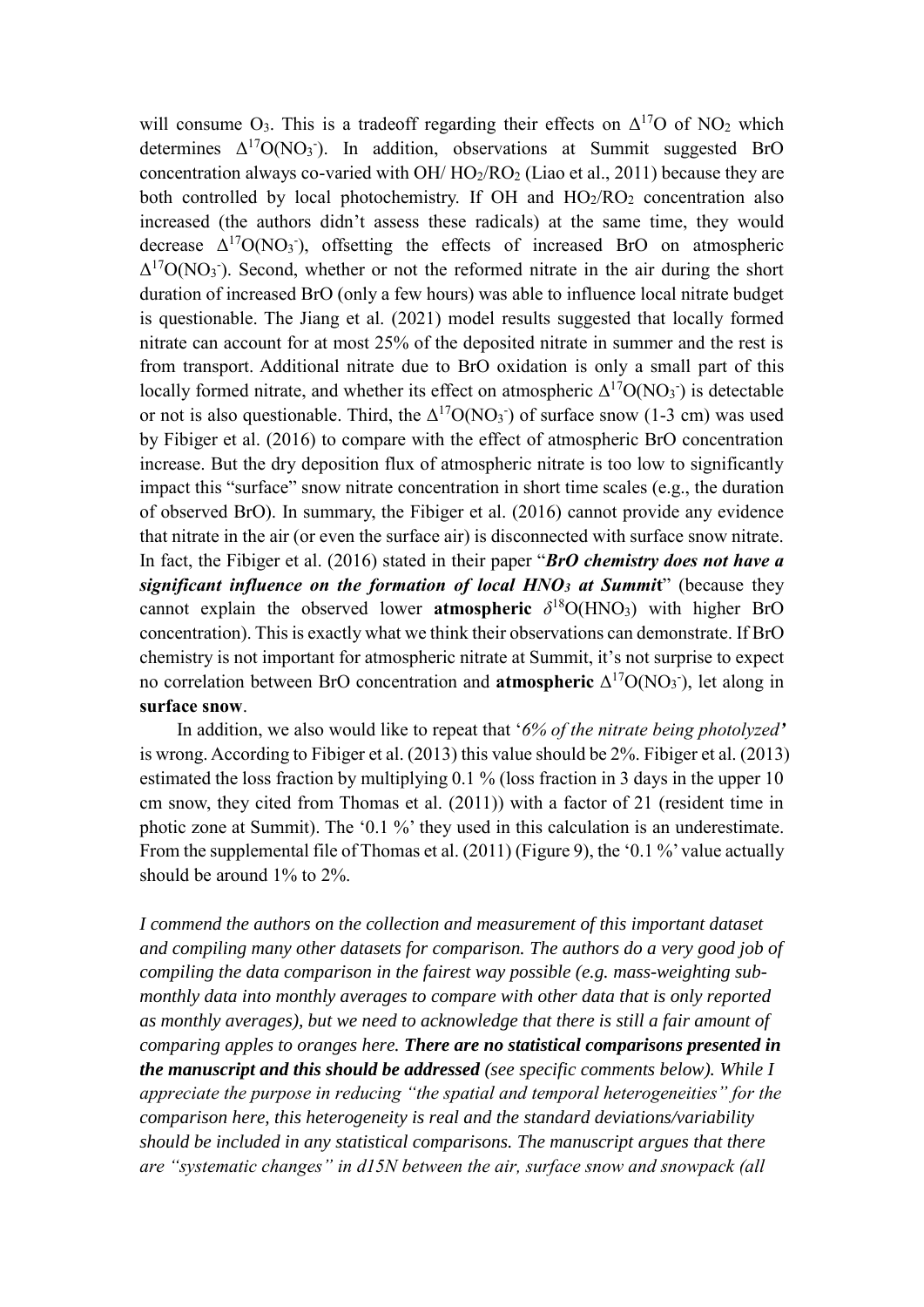*from different years and different sample collection methods) that can be explained by post-depositional processing. But the differences shown between 2 out of 3 months in the wintertime are as large as observed in the spring and summer. Yes, the spring and summer months compiled data are consistently different, but the difference in December appears to about 16 per mil and the difference in February is 9 per mil (Figure 2b)! This needs to be explained within the framework presented here. This difference does not fit with the conclusion that post-depositional photolysis of nitrate can explain these types of differences nor does it fit with the idea that deposition of nitrate imparts a fractionation since this large difference does not exist in either October or January. Also left unexplained is the divergence of d18O and D17O behavior in the winter months atmospheric data (Figure 1c).*

**Response:** First, we would appreciate the reviewer's point on the data collection and reduction. It is difficult to compare data covering different years, however if one looks at the seasonality of isotopes in snow, these studies in general show very similar patterns, especially for  $\delta^{15}N(NO_3^-)$  and  $\Delta^{17}O(NO_3^-)$ . As the seasonal patterns should be the same under a same background climate, we would expect that compiled seasonal patterns in snowpack should also represent that in the year of the aerosol sample collected. Regarding statistical assessments, we could have conducted student-T test. However, most of the data we found in the literature is already averaged, and some of them are monthly averages while others are seasonal averages (but only sampled in one or two months of a particular season). This means the sample size is difficult to determine and without this (freedom) t-test can't be conducted. Nevertheless, as seen in Figure 2b, in the seasons with sunlight, the atmospheric and snowpack difference is real, as averages of the atmospheric data plus one standard deviation is still lower than the snowpack averages plus one standard deviation.

Regarding the atmospheric and snowpack  $\delta^{15}N(NO_3^-)$  difference in December, we realized it is somewhat out of range. Typically, the winter  $\delta^{15}N(NO_3^-)$  valley shall be around -10 ‰ in Summit snowpack (Hastings et al., 2004; Jarvis et al., 2009). But our compiled data indicated the winter mean is  $(-1.2 \pm 1.6)$  ‰. This is likely due to the dating uncertainties of the Geng et al. (2014) snowpack: the assigned Dec. snow in **2005** possesses  $\delta^{15}N(NO_3^-)$  of  $\sim$  2-3 ‰ which is abnormally high. It is possible that in dating the 2006 spring snow were treated as 2005 winter snow, or even in the year winter snow was mixed with spring snow by wind. In any case, we noted there is an anomaly in Geng et al. (2014) snowpit that the  $\delta^{15}N(NO_3^-)$  value in the winter valley of 2005 is higher than other two valleys ( $\sim$  0 vs. -10‰). The February  $\delta^{15}N(NO_3^-)$ difference in atmosphere and surface snow is not unexpected as the average PIE in February is 8.4 ‰ that could fully account for observed enrichment in snowpack  $\delta^{15}N(NO_3^{-}).$ 

Regarding oxygen isotopic data, it appears in Figure 1c that the relationship between  $\delta^{18}$ O and  $\Delta^{17}$ O in winter and summer is different. We thank the reviewer for this point, and think this could be an evidence that summer half-year atmospheric nitrate is influenced by local processes (local recycle) while the winter nitrate is not. We have included this evidence in the revised manuscript. We have added the following discussion about the  $\delta^{18}$ O and  $\Delta^{17}$ O relationships in Sec 4.2.3: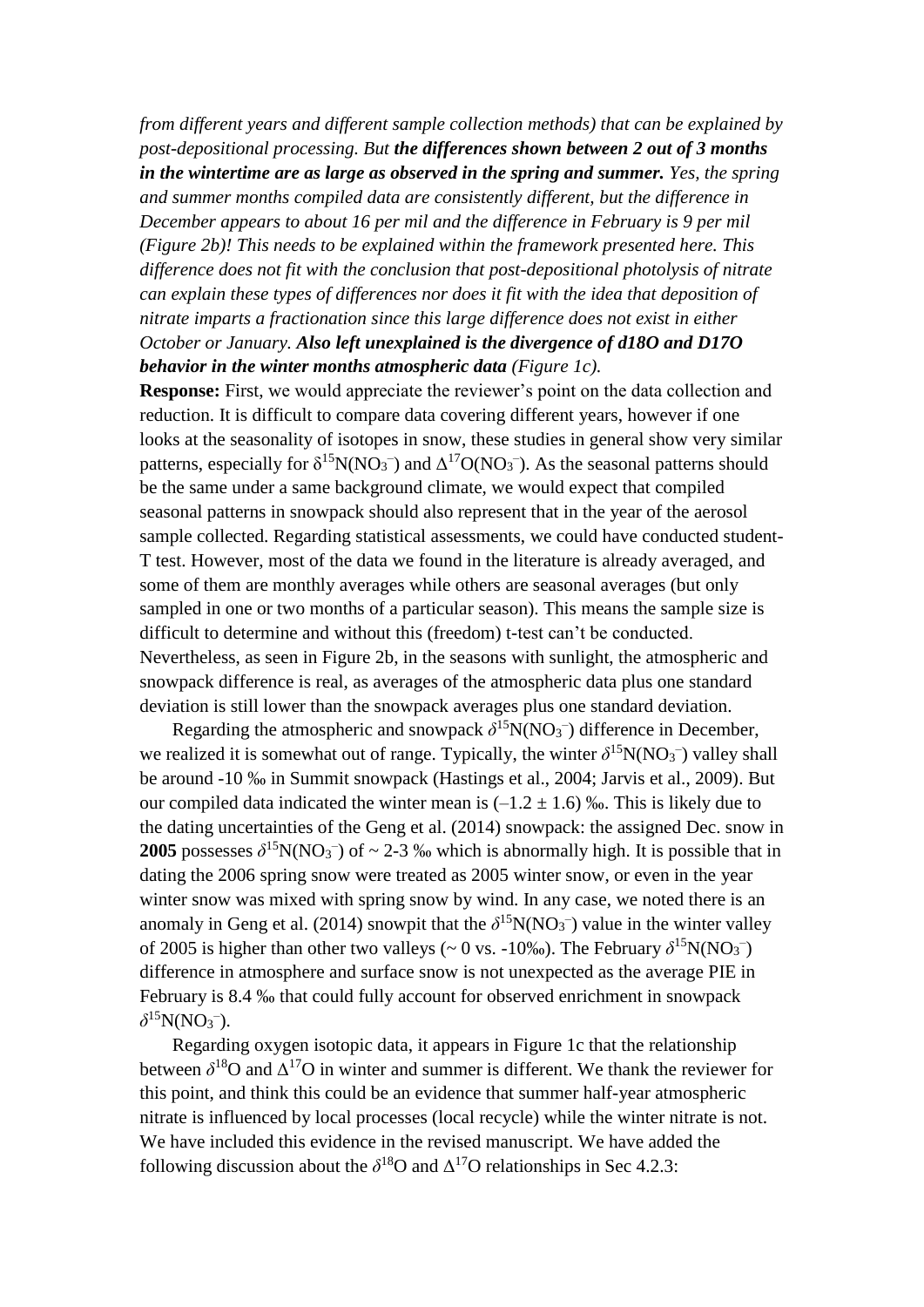"Our atmospheric  $\Delta^{17}O(NO_3^-)$  and  $\delta^{18}O(NO_3^-)$  data exhibited some interesting features. As seen in Fig 1c, atmospheric  $\Delta^{17}O(NO_3^-)$  and  $\delta^{18}O(NO_3^-)$  appears to diverge during winter while in summer they were closely linked. The different  $\Delta^{17}O/\delta^{18}O(NO_3^-)$ relationships in different seasons likely suggest different nitrate sources into local atmosphere, more specifically, the perturbation from snow-sourced nitrate in summer. In winter, owing to the low temperature and lack of sunlight, local nitrate production is suppressed and atmospheric nitrate is dominated by primary nitrate via long-range transport. In summer, the reformed atmospheric nitrate from NOx emitted by sunlit snow would possess oxygen isotope signals imprinted by local oxidation conditions that is different form primary nitrate. Although the  $\Delta^{17}O/\delta^{18}O(NO_3^-)$  relationships for primary nitrate could also vary seasonally, the above explanation is further supported by the observed substantial NOx flux from snow in summer (Honrath et al., 2002) as well as the very negative atmospheric  $\delta^{15}N(NO_3^-)$ ."

*Finally, it is a stretch to use the word "systematic" when several months (out of 12) do not follow this systematic response and the aerosol data represent 1 year of data collection (with only 55% of the data included in this study) while much of the snow and snowpack representing repeated sampling of the the snow/multiple snowpits/multiple studies.*

**Response:** Here we used the word "systematic" to represent the overall patterns of the seasonal atmospheric and snow  $\delta^{15}N(NO_3)$ , as they appear to follow the amounts of accumulated UV-B dose (but oppositely). And as shown in Figure 2b, only one month (i.e., the Dec.  $\delta^{15}N(NO_3^-)$  values) but not several months appears to not follow the accumulated UV-B dose pattern. In particular, Feb. snow is expected to be influenced by sunlight because polar sun rises in March when nitrate deposited to snow in Feb. is still in the photic zone. Especially, if looking at the patterns of the snowpack  $\delta$ <sup>15</sup>N(NO<sub>3</sub><sup>-</sup>) and the accumulated UV dose (Figure 2a and 2b), in general the higher the accumulated UV dose, the larger the snowpack  $\delta^{15}N(NO_3^-)$ . Note the highest  $\delta$ <sup>15</sup>N(NO<sub>3</sub><sup>-</sup>) appears in spring when the accumulated UV dose is also the highest in a year.

*The assumption that the isotopic composition in the air must stay constant underlies discussion of the d18O data from the air and snow as well and does not agree with modeling or observational studies. Kunasek et al cannot explain higher than expected D17O values in snowpack summertime snow based on local photochemistry. Global modeling studies by Alexander et al do an excellent job of predicting the seasonal cycle in D17O throughout the year (based on long-range transport of nitrate and no post-depositional processing!) but shows a mismatch in spring (model overestimates) and summer (model underestimates). Fibiger et al. (2013, 2016) show interannual isotopic variability in the observations of surface snow and atmospheric samples (HNO3(g) only). This manuscript reports interannual differences in d18O of nitrate as "inconsistent." Fibiger et al. (2016) show and explain interannual differences based on differences in long-range transport,*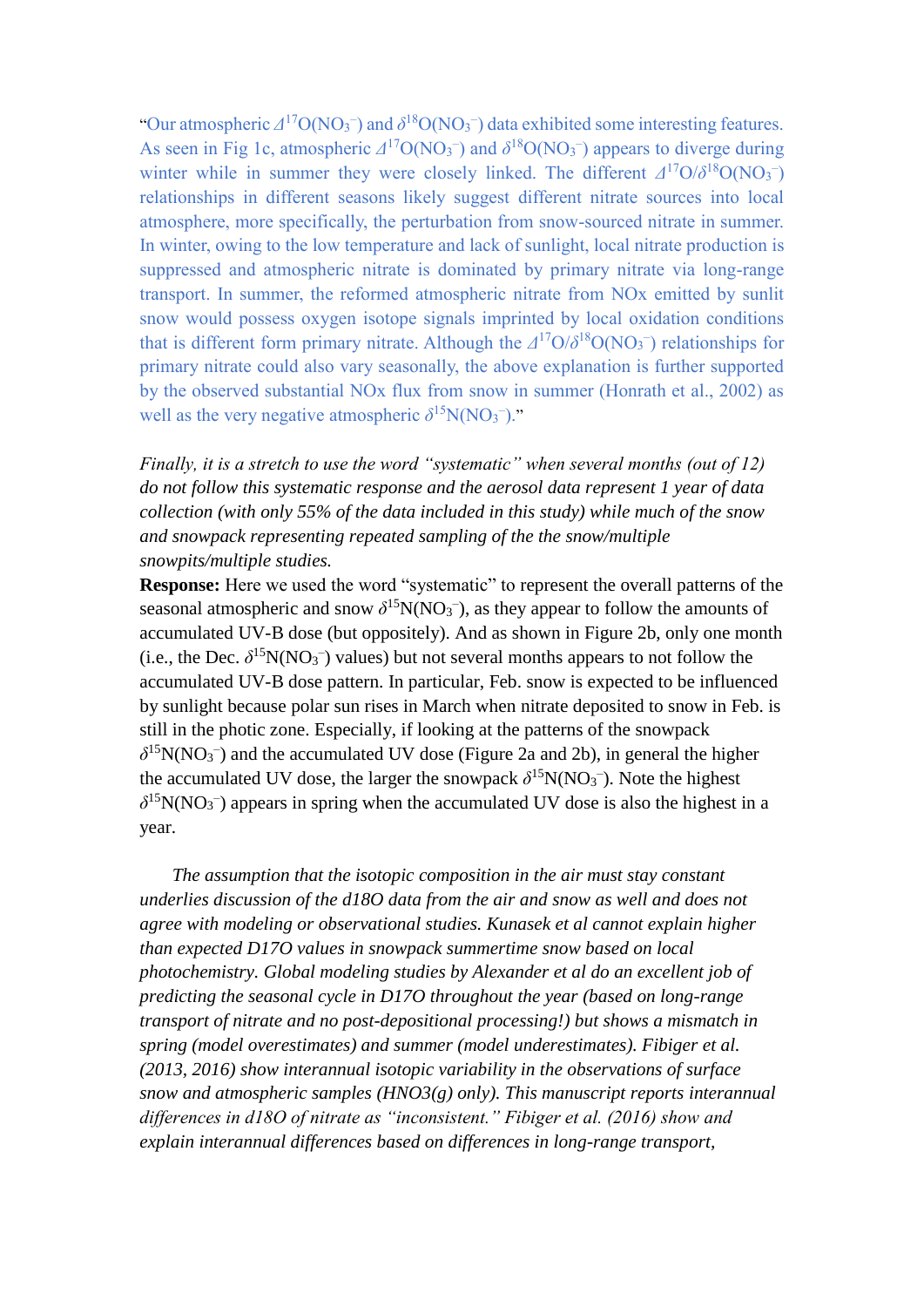## *changing the source regions from which primary nitrate is transported to Summit (which also impacts chemistry).*

**Response:** First we are confused by "*The assumption that the isotopic composition in the air must stay constant*". We didn't make this assumption in this manuscript so we didn't completely catch the question.

 Regarding the modeling work, in Alexander et al. (2020), their modeled atmospheric  $\Delta^{17}O(NO_3^-)$  didn't involve transport of nitrate among different atmosphere grids. Instead Alexander et al. (2020) modelled local HOx and ozone radical concentrations and calculated *Δ* <sup>17</sup>O of nitrate produced **in situ**. The Alexander et al. (2020) study basically is not different from the method used in Jiang et al. (2021) and Kunasek et al. (2009) except for involving more elaborate chemistry schemes. All these three studies suggested local chemistry can not fully account for the observed atmospheric  $\Delta^{17}O(NO_3^-)$  and this is why both Jiang et al. (2021) and Kunasek et al. (2009) invoked seasonal changes in *Δ* <sup>17</sup>O of primary nitrate to explain the summer mismatch. Please also note, in TRANSITs model the wintertime atmospheric nitrate is completely controlled by primary nitrate as there is no locally reformed nitrate owing to the lack of sunlight, which is different with the other two models.

Regarding the  $\delta^{18}O(NO_3^-)$  data inconsistences, there are way more questions to be answered. Fibiger et al. (2016) attributed the different **surface snow**  $\delta^{18}O(NO_3^-)$  in different years to changes in nitrate source region but did not explain why the airsnow  $\delta^{18}O(NO_3^-)$  relationship as well as the observed **atmospheric**  $\delta^{18}O(NO_3^-)$  were so different in two years. Also remains unexplained in Fibiger et al. (2016) was why the BrO concentration in 2010 was much higher than 2011 while the atmospheric  $\delta^{18}O(NO_3^-)$  was much lower in 2011.

#### *Specific comments on manuscript:*

*It would be helpful if the abstract and introduction better reviewed prior work and results in Greenland. Much of what we are able to quantify about the impacts of post-depositional loss and recycling come from the body of work by Savarino in colleagues at Dome C. It's important to contextualize this and also contextualize the differences between the records in Greenland versus Antarctica. Currently in the introduction this all presented as "this is what happens to nitrate in snow period". (In my mind, the question is why don't we see more loss of nitrate in Greenland than we do?!? The exposure of the snow to sunlight, despite the accumulation rate, should still lead to more loss than is actually observed).*

**Response:** We think we have made a thoughtful introduction with relevant studies regarding the post-depositional processing loss of snow nitrate at Greenland as much as possible. **In addition, we don't agree that the observed snow nitrate loss is less than we expect.** Using the observed snow-flux of  $NO<sub>x</sub>$  at Summit, we have estimated the rate of snow nitrate photolysis (i.e., quantum yield of snow nitrate photolysis in Jiang et al. 2021), and then according to the actinic flux at Summit, the snow photochemical model calculated a maximum loss of 21% which is within the range (<7 % to 25 %) estimated by comparing surface snow nitrate concentration and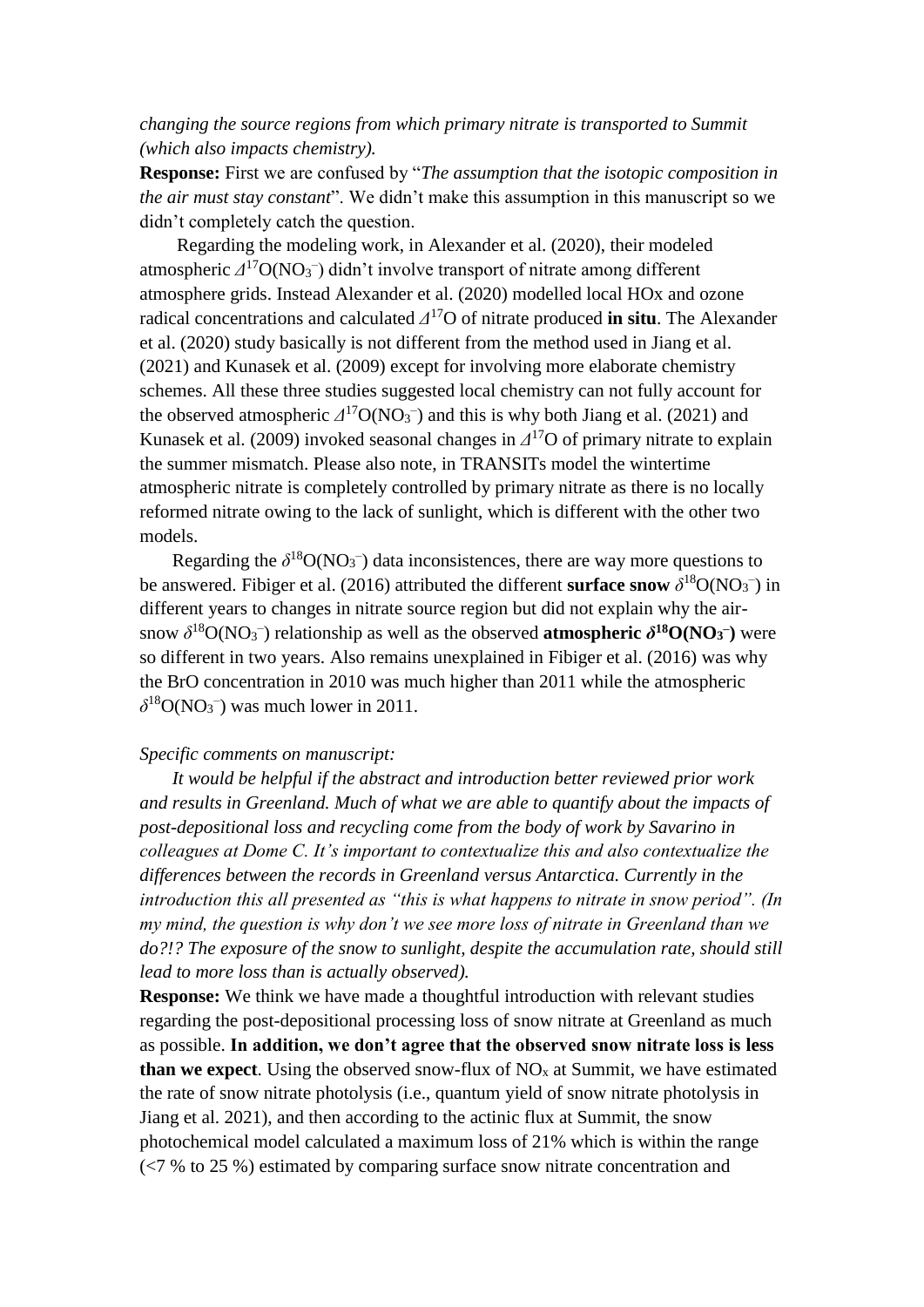snowpack nitrate concentration in two observational studies (Burkhart et al., 2004; Dibb et al., 2007). What is more, under this level of estimated snow nitrate loss, the caused  $\delta^{15}N(NO_3^-)$  change is also consistent with the observations, i.e., spring summer snow has more nitrate loss (due to the more accumulated UV dose received upon archival), and with higher  $\delta^{15}N(NO_3^-)$  than fall and winter snow.

If we use the approach in Fibiger et al. (2013), but correct the value used to estimate the loss fraction from 0.1 % to 1% (which is 1 % nitrate loss in three days in 10 cm depth, details in response above), this will produce a loss fraction of  $\sim$ 21 % that is consistent with our model estimation (Jiang et al., 2021). We have discussed this in our previous response to the general comments by Dr. Hastings in Jiang et al. (2021).

In summary, we believe that based on current observations and modelling results, the observed snow nitrate loss upon archival at Summit can be well explained by the effects of snow nitrate photolysis.

*It would be useful in the introduction to clearly explain the differences between postdepositional loss versus recycling/processing of nitrate versus nitrate-snow sourced NOx-back to nitrate that is now different than originally deposited.*

**Response:** Thanks for this suggestion. We have added the following statement in the revised manuscript:

"…Photolysis of snow nitrate would emit NOx to the overlying atmosphere, which would subsequently reform nitrate under local oxidation conditions and redeposit to the surface. This recycling of snow nitrate not only changes the initially deposited nitrate (isotope) signal, but also leads to a redistribution of snowpack nitrate…".

*It's also important to be abundantly clear about how the words archived versus preserved are used in the text and it is likely worthwhile to define thsee in the introduction.*

**Response:** Thanks for this suggestion. We have added the following statement in our main text:

"…Thus, the final archived snow nitrate, defined as nitrate buried below the photic zone, would be largely impacted by post-depositional processing and this need to be fully understanding when interpreting ice core nitrate records …".

*Line 21: "…hinders interpretation of ice-core nitrate concentrations and isotope records." Given that Geng et al. alone have at least 3 different published papers where they interpret ice core records (let alone the many other papers that could also be named here), this sentence is not useful nor descriptive of the literature. This debate also hinders current understanding of atmospheric chemistry and deposition processes.*

**Response:** We meant "quantitative interpretation", so in the revised manuscript, we have added "quantitative" before "interpretation of ice-core".

*Line 24: this line says "atmospheric aerosol nitrate" which does not reflect that the atmospheric measurements are used as aerosol + gas phase nitrate*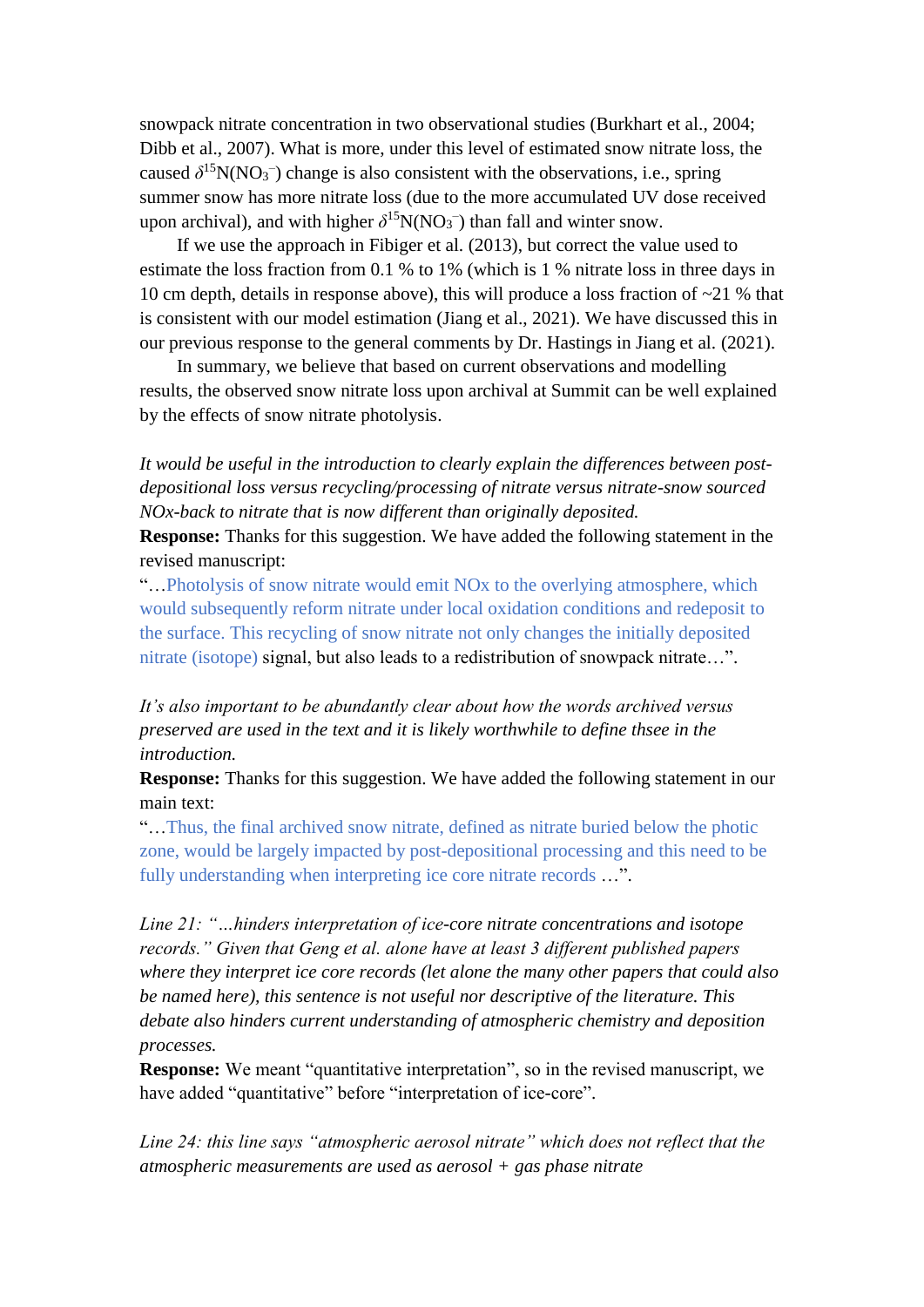**Response:** Thanks for this suggestion. We have deleted the word "aerosol" and added definition of atmospheric nitrate in the main text.

*Line 27: suggest rephrasing this line as with several negatives it currently reads as if the seasonality is the same between the snow and atmosphere; perhaps the following "…displayed no apparent seasonality, which is distinct from seasonal d15N-NO3 variations observed in snowpack."*

**Response:** Thanks for this suggestion. We have changed this sentence as follows: "...displayed minima in spring which is distinct from the observed spring  $\delta^{15}N(NO_3^-)$ maxima in snowpack…".

*Please indicate what the standard deviations represent and how many samples (n) are included.*

**Response:** We have added in the revised version accordingly:

"...The atmospheric  $\delta^{15}N(NO_3^-)$  remained negative throughout the year, ranging from  $-3.1$  ‰ to  $-47.9$  ‰ with a mean of  $(-14.8 \pm 7.3)$  ‰ (n = 54), and displayed minima in spring which is distinct from the observed spring  $\delta^{15}N(NO_3^-)$  maxima in snowpack. The spring average atmosphere  $\delta^{15}N(NO_3^-)$  was  $(-17.9 \pm 8.3)$  ‰ (n = 21), significantly depleted compared to snowpack spring average of  $(4.6 \pm 2.1)$  ‰, with surface snow  $\delta^{15}N(NO_3^-)$  of  $(-6.8 \pm 0.5)$  ‰ that is in between..."

*Line 43: The degree of change in d18O being larger than that in D17O is a weird comparison to make. Since D17O represents the difference between d17O and d18O and both of those isotopes change with mass-dependent processes the D17O remains the same. Since the manuscript is to be read by an audience that includes non-isotope specialists, it would be useful to be clear about this.*

**Response:** We have changed the statements regarding the  $\delta^{18}O/\Delta^{17}O(NO_3^-)$ relationship as following: "…This likely suggests the oxygen isotopes are also affected before preservation in the snow at Summit, but the degree of change for  $\delta^{18}O(NO_3^-)$  should be larger than that of  $\Delta^{17}O(NO_3^-)$  given that photolysis is a massdependent process that directly affects  $\delta^{18}O(NO_3^-)$  in snow but not  $\Delta^{17}O(NO_3^-)$ .".

*Line 51: There is no citation for Alexander et al., 2019 in the manuscript. (And as an aside, the modeling work in Alexander 2009 and 2020 does not deal with the impacts of post-depositional processing).*

**Response:** Thanks for this comment. The right citation is Alexander et al., 2020 and has been corrected in the revised manuscript.

*Line 59: "…increases in d15N and decreases in d18O/D17O…" is only consistently true in Antarctica. See general comment above on the need to better discuss results and interpretation from Antarctica versus Greenland. This difference is compelling and would set the paper up better for how and why it's really important to try to resolve our understanding of post-depositional processing of nitrate and the interpretation of isotopes of nitrate.*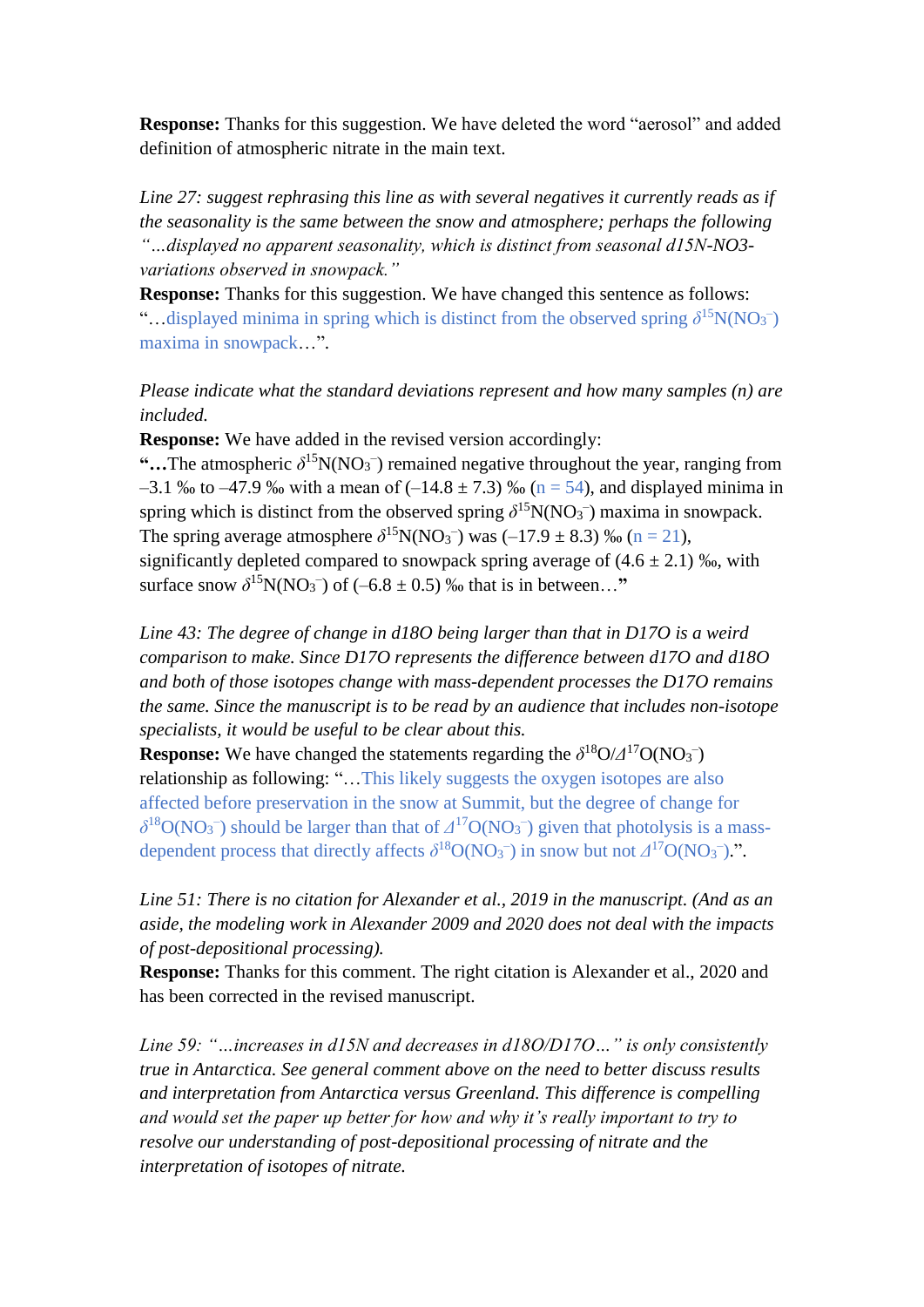**Response:** This sentence describes the general patterns of the impacts of postdepositional processing on observed in Antarctica. But it doesn't mean it can be detected anywhere regardless of the degree of post-depositional processing. In this case, the patterns can't be detected in Summit, Greenland. But in Western Greenland, Curtis et al. (2018) study provides an example on how post-depositional processing changes snow nitrate  $\delta^{15}N(NO_3)$ . Curtis et al. (2018) found a significant coastal to inland gradient in snow  $\delta^{15}N(NO_3^-)$  which they attributed to different degree of postdepositional processing, similar to the coastal to inland gradient observed in Antarctica.

*Line 69: "…has not been directly observed/evidenced in the field." Please see Shi et al., Isotope Fractionation of Nitrate During Volatilization in Snow: A Field Investigation in Antarctica, Geophysical Research Letters, 2019.* **Response:** We are well aware of this paper, but it was a laboratory experiment conducted by collecting Dome A snow and measuring its changes in a room at Zhongshan station (a coastal site). It is not a direct observation nor can be viewed as direct evidence, and in any case they concluded "the evaporation of nitrate is minimal under typical polar area temperature range".

*Line 73: Geng et al. 2015 is not an appropriate reference here as it deals with deep ice core samples (the sentence refers to snowpack). It's important to include more context here – none of the other references are work done in Greenland.* **Response:** We have deleted this citation and added the Curtis et al. (2018) study.

Line 84: *impurities in the snow also affect the chemistry and the form of nitrate in the snow – e.g. NaNO3 or CaNO3 and that can also impact post-depositional processing.* **Response:** Thanks for this suggestion. We have added the following statement: "…The higher dust concentration during glacial periods could also reduce the volatilization of snow nitrate (Röthlisberger et al., 2000). …".

*Lines 125-130: This is only true if the majority of the nitrate in snow comes from the surface atmosphere at Summit. See general comments above.* 

*I think it could be better explained here that what is being referred to is the loss of nitrate from depth changes the isotopic composition in that snow layer. The snow sourced NOx from at depth, IF it re-forms nitrate and is re-deposited would change the surface snow values. It's also important to explain that the at depth layer should then reflect loss only based on the fractionation values presented in this manuscript (ie increase in d15N, increase in d18O). The surface value would be a mix of reformed nitrate and the original nitrate deposited.*

*The last sentence in this paragraph is really important so I think it is worth re-visiting the explanation here.*

**Response:** Thanks for the suggestion. Regarding the representativeness of atmospheric or surface atmosphere, again as we have discussed earlier, within the time scale of boundary layer mixing and sampling duration, the air sample collected at the surface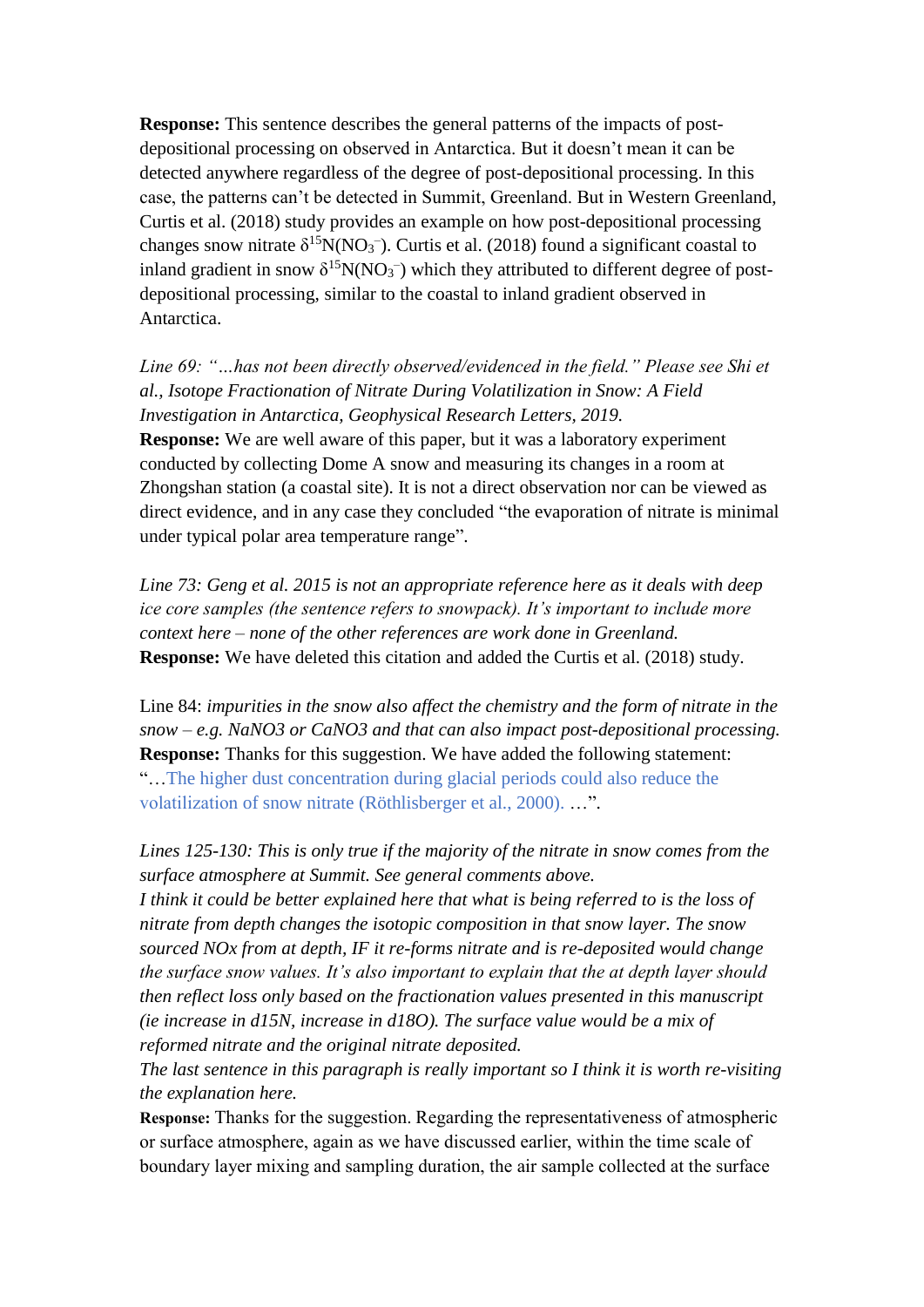should well represent the boundary layer. When snow fall occurs it effectively scavenges atmospheric nitrate and brings it to the ground. To elucidate more on this point, we note that most of the snow precipitation at Summit is formed via low-level mixed-phase cloud, the height of which is typically several hundred meters above the surface (Guy et al., 2021; Pettersen et al., 2018). The precipitation as well as the lowlevel mixed-phase cloud could both increase turbulent mixing down into the surface mixed layer (Pettersen et al., 2018). Thus at Summit, a more realistic picture regarding the mixing state of the local atmospheric boundary layer should be that the local boundary layer nitrate represents a mixture of upper tropospheric nitrate as well as snow sourced nitrate in summer. And we agree that in summer, the summer snow nitrate is a mix of the re-formed nitrate and primary nitrate.

# *Lines 145-150: Were the GFFs pre-cleaned or pre-combusted before use in the field? If so, how? If not, why not?*

**Response:** All glass fiber filters were pre-cleaned by an overnight soak and several rinses with ultra-pure water, then dried in a clean room and stored in clean plastic food storage bags till used. We have added the following statement:

"…All glass fiber filters were pre-cleaned by an overnight soak and several rinses with ultra-pure water, then dried in a clean room and stored in clean plastic food storage bags till used…".

*Line 156-167: Only 54 samples "out of 97 were determined to be valid". Please report the concentrations of the blank and how they were determined. Do they represent lab blanks or field blanks? What concentration is deemed not valid? What times of year are the dropped sample from? Does this skew the data in favor of particular months? For instance Figure 2 has no atmospheric data at all in September reported? And why is there no surface snow for Aug, Sep, Nov or Dec?* **Response:** To make the description of the experiment procedure clearer, we have added the following statement:

"…Each sample covering 3-4 days were routinely collected over the year, with a total of 97 samples. We have also collected 9 blanks during the sampling period in different months, with the same sampling procedure but limited the sampling time to 1 minute. These samples were stored frozen until analysis.

Measurements of nitrate concentrations and isotopes were conducted in the laboratory at the Institute des Géosciences de l'Environnement, Grenoble, France in 2013. Nitrate collected on the glass fiber filters was first extracted by about 40 ml of 18 MΩ water via centrifugation using Millipore Centricon™ filter units. The samples were then measured for nitrate concentrations by colorimetry using the Saltzman method (Vicar et al., 2012). The average nitrate concentration in the filtrate for all atmospheric samples were (1363  $\pm$  1603) ng g<sup>-1</sup>, while that of the nine blank samples were (183  $\pm$  44) ng g<sup>-1</sup>. Among these samples, 54 out of 97 were determined to be valid by comparing the extracted nitrate concentration with blank, i.e., only samples with concentration exceeding 3 times the blank samples were judged as valid for further analyses. These samples were then individually concentrated on a 0.3 mL resin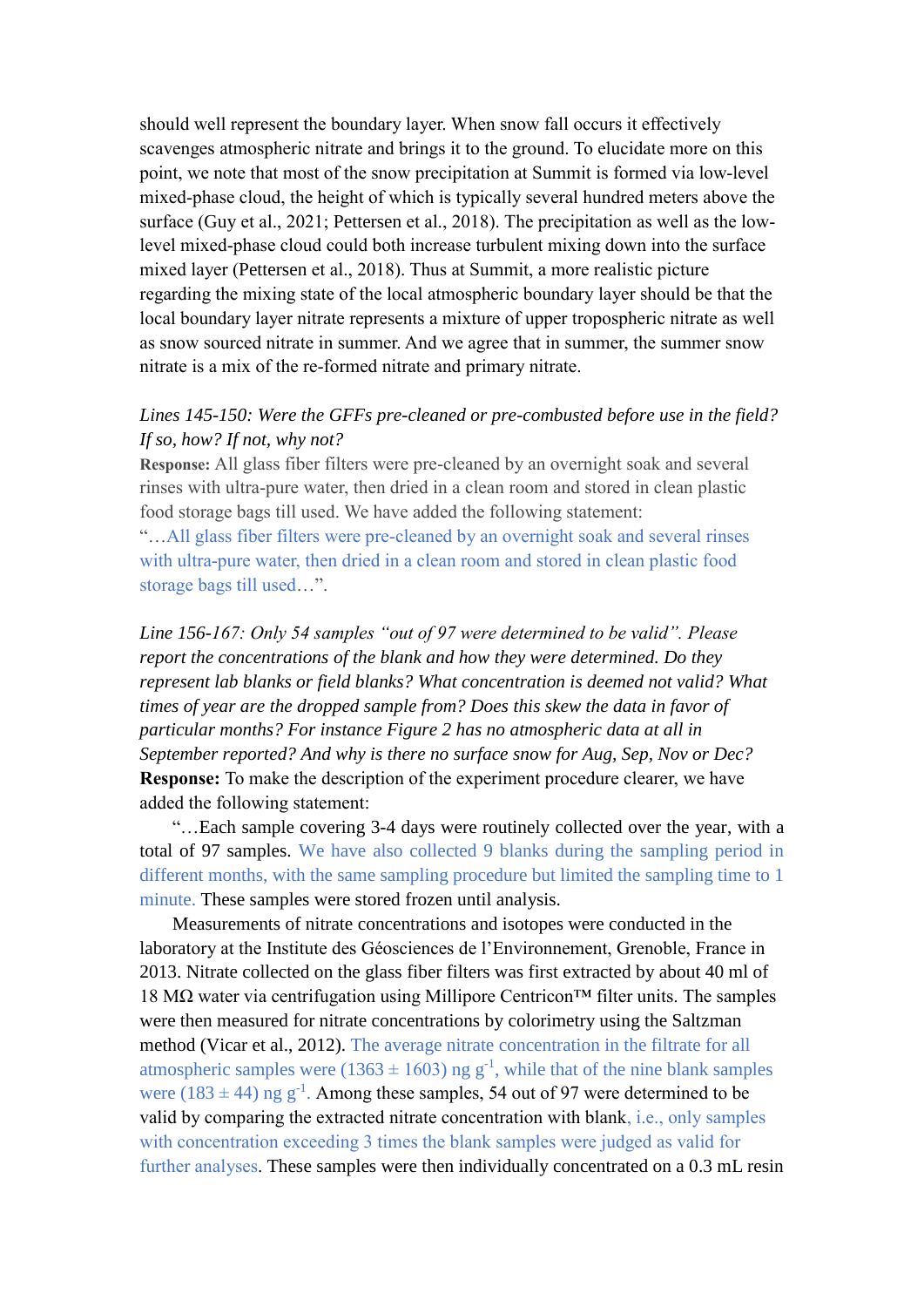bed with anionic exchange resin (Bio– Rad™ AG 1–X8, chloride form) and eluted with  $5 \times 2$  mL of NaCl solution (1M). The isotopic compositions of each sample were determined by using the bacterial denitrifier method. Briefly,  $NO<sub>3</sub><sup>-</sup>$  in each sample was converted to  $N_2O$  by denitrifying bacteria under anaerobic conditions.  $N_2O$  was then thermally decomposed into N<sub>2</sub> and O<sub>2</sub> on a gold tube heated at 800 °C. The N<sub>2</sub> and O<sub>2</sub> were then separated by a gas chromatography column and injected into an isotope ratio mass spectrometer (Thermo Finnigan™ MAT 253) for isotope analyses of  $15N/14N$ ,  $17O/16O$  and  $18O/16O$ . To correct for the potential isotope fractionation during laboratory isotope analysis, international reference materials (IAEA-NO<sub>3</sub>, USGS-32, 34 and 35) were used for data calibration. We treated the reference materials the same as the filtrations from filter samples, e.g., making the reference material solution using 1M NaCl solution. The measured nitrate isotope ratio of each atmosphere sample was further corrected by deducting the contribution of the filter blanks. The overall measurement uncertainties were estimated to be 0.6 ‰ for  $\delta^{18}O$ , and 0.3 ‰ for both  $Δ<sup>17</sup>O$  and  $δ<sup>15</sup>N(NO<sub>3</sub><sup>-</sup>)$ . ...", line 185-210

The lack of atmospheric isotope data mainly centered in September and October owing to the low nitrate concentrations in filters in these months (not exceed 3 times of filed blank). We don't find monthly surface snow data in these months reported in the literature.

*Were reference materials treated to the same procedures as the samples? i.e. were the reference materials put through the concentrating method as the samples were. Was a nitrate blank measured on the NaCl? or on the concentrating process on the whole? This is important to ensure no artificial isotopic change to the environmental sample. The denitrifier method induces fractionation of the d18O during the conversion to N2O and is corrected for by the samples being compared to reference materials treated in the same way. Any other pre-treatment of samples should also apply to reference materials to be sure it can be corrected for unless it is made clear that the pre-treatment causes no isotopic effects.*

**Response:** We have made careful calibration for the NaCl solution blank. Please see our response above.

*What are the measurement uncertainties reported here based upon?* **Response:** The measurement uncertainty was based on the reduced standard deviations of the residuals from the linear regression between the measured reference materials and their expected values, as described in Erbland et al. (2013).

*Line 207: please be careful to distinguish between aerosol (only) nitrate, aerosol + gas phase nitrate, and gas phase only.*

**Response:** Thanks for this suggestion. We have changed the usage of "aerosol" nitrate" into "atmospheric nitrate" throughout the text.

*Table 1: It would be useful to include the type of method used (i.e. filter type) and whether the collections represent aerosol, aerosol + gas, or gas only to help in*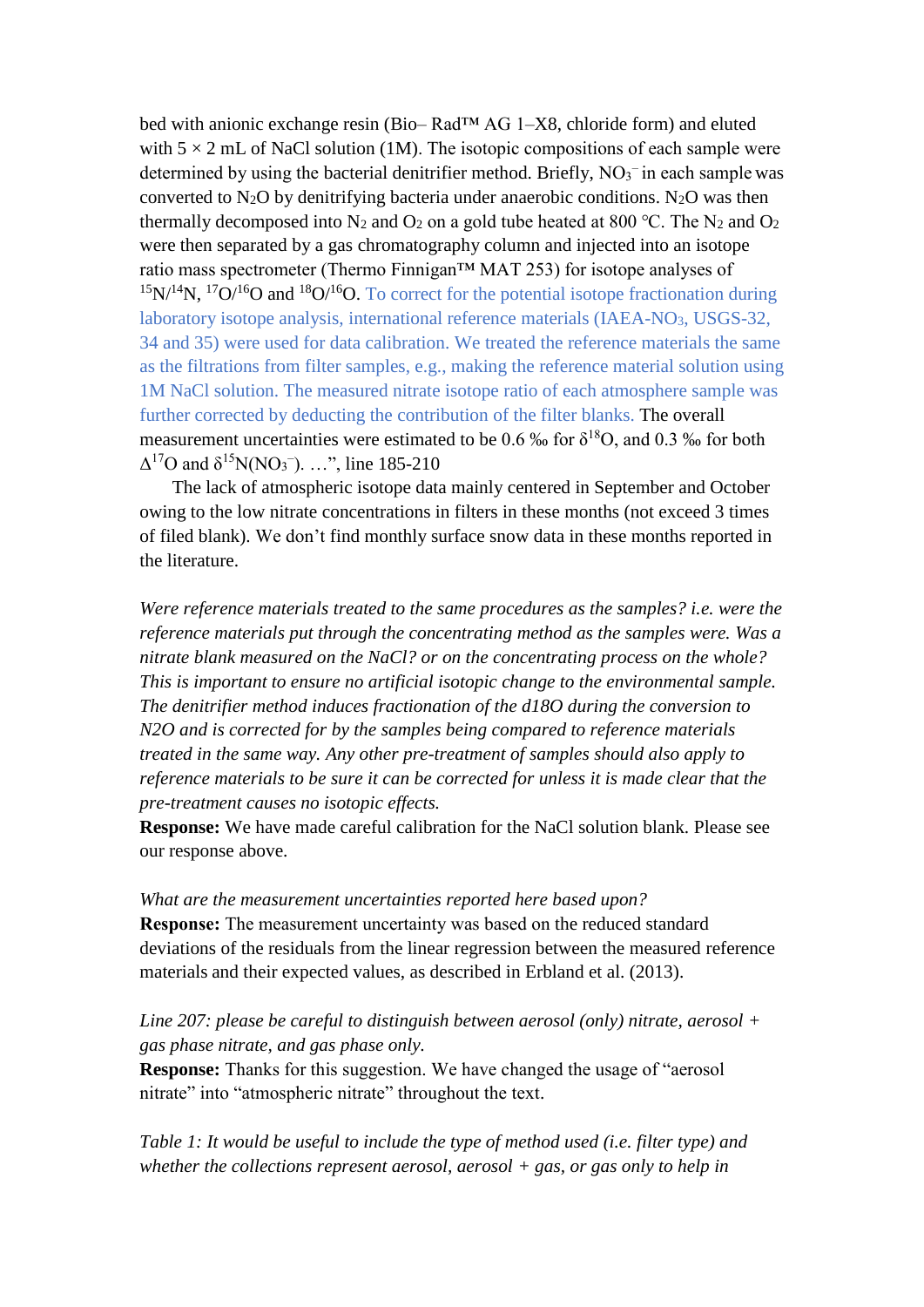*summarizing the different types of collections. In general when making comparisons of different datasets in the text, the difference in the isotope values is presented and THEN it is discussed that the samples actually represent different things (ie aerosol + gas versus gas only).*

**Response:** Thanks for this suggestion. We have added the corresponding items in the table 1.

*Line 217-220: II agree that it is odd to have a higher summertime d18O. But the validity of the data should be questioned based on evidence that somehow the higher values are biased in some way. For instance, an outlier test could be used. Is it not at all possible that a higher d18O could represent something anomalous that summer at Summit? could there have not been any different chemistry that could contribute to higher values (for instance, stratospheric intrusions)?*

**Response:** We agree that statistical methods would provide a more firm comparison here. Unfortunately, we didn't have the original surface snow data reported by Jarvis et al. (2009). Stratospheric intrusions are unlikely to be reasonable here as it's known that stratospheric transport is rather weak in Arctic region, such as suggested by Stohl. (2006).

*The line that "different groups" data were not averaged is also a bit odd. The Jarvis, Kunasek, and several Geng studies all measured samples at the University of Washington IsoLab. I suggest providing a different wording of justification here.* **Response:** We deleted the usage of "different groups" in the sentence.

*Figure 1: It would be useful to also plot the calculated accumulation rate over the year since this is used in several calculations within the paper.* **Response:** Thanks for this suggestion. We have added the monthly accumulation rate in Figure 2.

*Line 323: This is another place where a statistical test should be used to justify "out of range" and therefore why the data is not included.*

**Response:** We think that when the data is overlapped within each other's uncertainty range, using statistical method such as a T-test could help to discern whether the difference between two groups of data are statistically different. But when the range of data is not overlapped, it's unnecessary to rely on statistical method to judge whether it is out of range, as in the scenario described in the text.

*Line 342: "This systematic enrichment refutes the previous hypothesis that seasonal variation in snowpack….was driven by shift in the relative importance of NOx source…". See my argument against "systematic enrichment" in the general comments above. This alone does not negate the interpretation of nitrate in snow majorly representing long-range transported primary nitrate rather than local only. Additionally, the Jiang et al (2021) model could just as well explain the seasonality in the d15N snowpit profile when varying the d15N of primary nitrate (ie the "source"*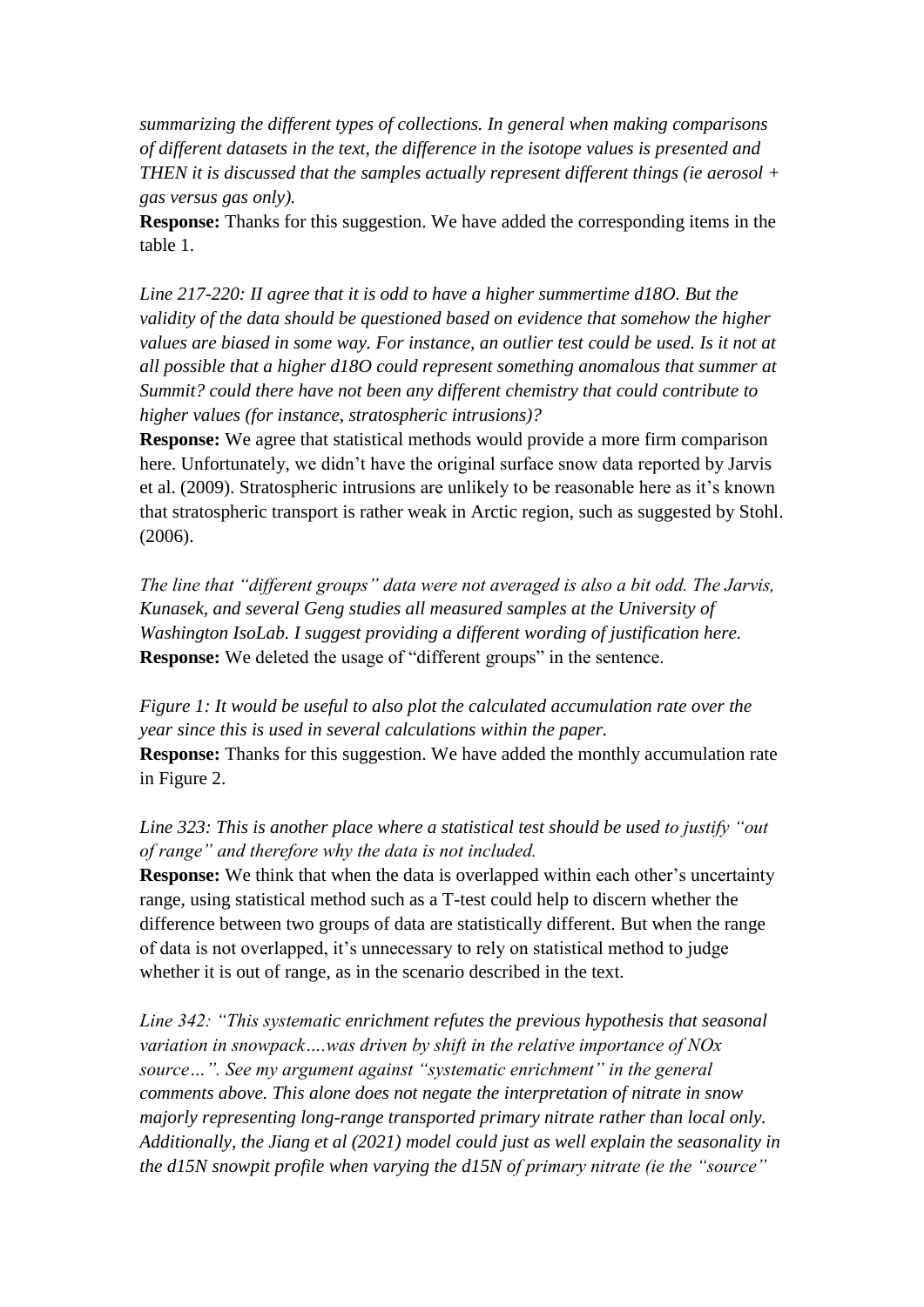*value). In fact, this is noted on line 393-395 that the Jiang et al (2021) model shows "that the primary nitrate flux dominates the nitrate budget at Summit, even in midsummer". This seems to directly contrast with statements in the paper where primary nitrate does not play an important role at Summit.*

**Response:** We have responded to the "systematic" question earlier, and repeated here: Here we used the word "systematic" to represent the overall patterns of the seasonal atmospheric and snow  $\delta^{15}N(NO_3^-)$ , as they appear to follow the amounts of accumulated UV-B dose (but oppositely). As in fact only the Dec. value in snowpack appeared to be out of the system. Feb. snow is also expected to be influenced by sunlight as polar sun rises in March when Feb. snow is still in the photic zone. Especially, if looking at the patterns of the snowpack  $\delta^{15}N(NO_3^-)$  and the accumulated UV dose (Figure 2a and 2b), in general the higher the accumulated UV dose, the larger the snowpack  $\delta^{15}N(NO_3)$ . Note the highest  $\delta^{15}N(NO_3)$  appears in spring when the accumulated UV dose is also the highest in a year.

And again, throughout this manuscript, as well as the Jiang et al. 2021 study, we never attempt to refute that the majority of snow nitrate deposited at Summit originates from primary nitrate deposition, as our modeling work suggested that the reformed nitrate flux at most contributes 25% to local atmospheric nitrate burden even in summer. It is the  $\delta^{15}N(NO_3^-)$  that we focused on and its seasonality is determined or at least largely influenced by post-depositional processing and thus cannot be ignored in its interpretation, especially for ice core where the relative weight of post-depositional effect can vary a lot. In the Jiang et al. (2021) model, if we varied the  $\delta^{15}N(NO_3^-)$ signature of primary nitrate as much as observed in snowpack, we have to turn off snow photochemistry, otherwise the predicted magnitude of seasonal  $\delta^{15}N(NO_3^-)$  difference would be almost 2 times what is observed. Primary nitrate dominates the Summit nitrate budget, but the seasonal loss of nitrate is driven by the seasonal shift of actinic flux which drives snow nitrate photochemistry. As a result, even though the annual net loss of nitrate is small, the seasonal difference, especially the  $\delta^{15}N(NO_3^-)$  could be large. The large N-isotope fractionation associated with snow nitrate photolysis can result in large  $\delta^{15}N(NO_3^-)$  changes despite small amount of nitrate loss.

*Line 360: this is a bit confusing and connects to my comment about clarifying the different processes in the snow in the introduction. I think readers might be confused here that a depleted d15N source to the atmosphere requires that that NO3- be lost from the snow and the isotopic composition in the snow where the NO3- was lost will be changed (which has a different isotopic impact if that snow-sourced NOx is redeposited locally).*

**Response:** Thank, to be clearer, we have added the following statement in the revised manuscript:

"…. is qualitatively consistent with the effects of snow nitrate photolysis which enriches snow  $\delta^{15}N(NO_3^-)$  while providing a snow-source of depleted  $\delta^{15}N(NO_3^-)$  to the atmosphere. In fact, the negative isotope fractionation factor associated with nitrate photolysis would favor the release of NO<sub>x</sub> with lighter  $14$ N, which would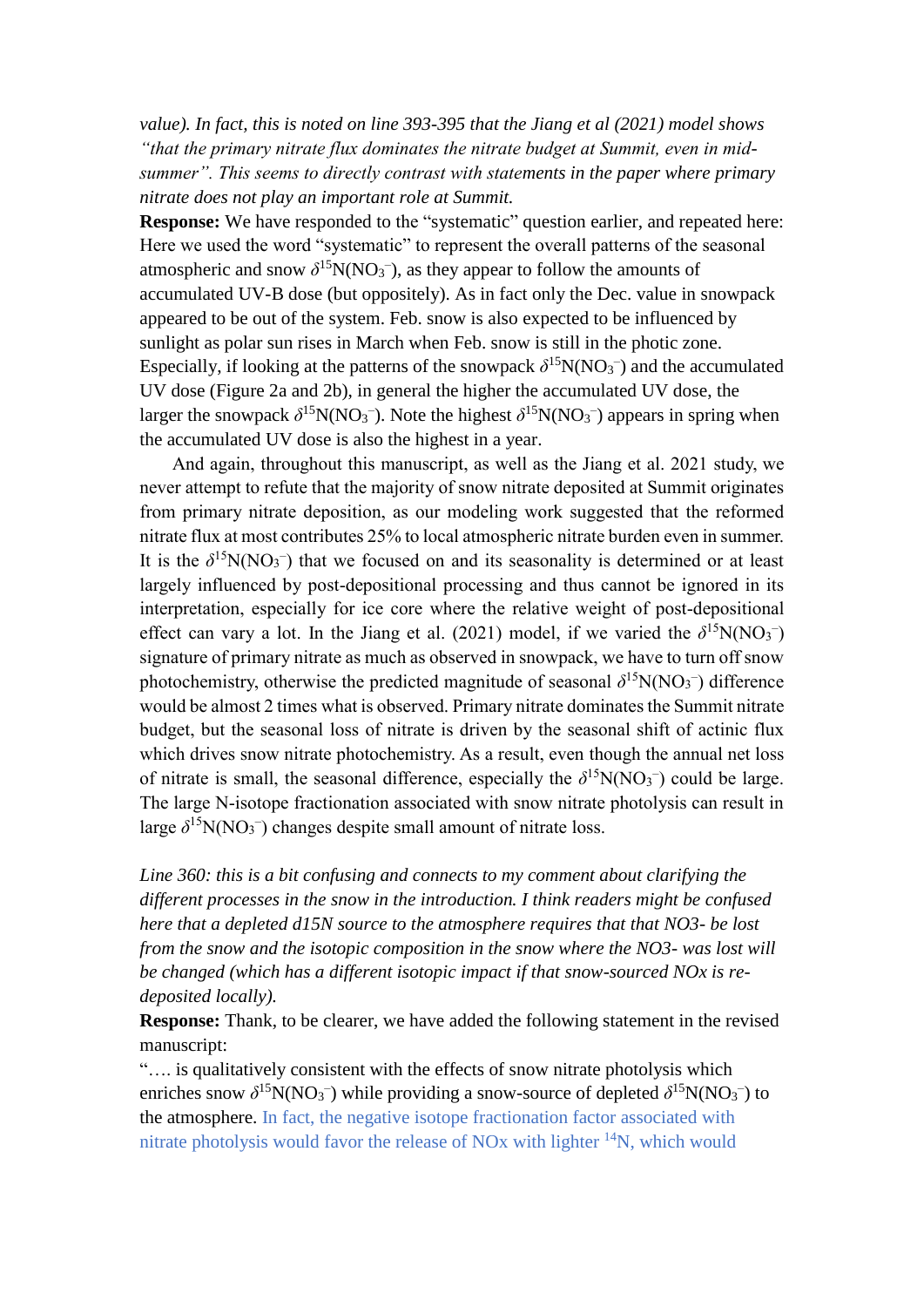rapidly reform nitrate in the overlying atmosphere with depleted  $\delta^{15}N(NO_3^-)$ , given the short lifetime of NOx at Summit (typical several hours in summer)"

*Line 367-370: this does not explain nor include mention of the fact that Dec and Feb look very different in the atmosphere versus the snow (this is related to my general comment above).*

**Response:** We have explained this earlier.

*Line 395-400: This does not address that differences in transport were connected to different isotopic compositions of nitrate at Summit in Fibiger et al (2016).* **Response:** We admit that they are many issues related the atmospheric and snow nitrate chemistry as well as the isotopes, and that this data set cannot address them all. For example, the differences in transport were invoked to account for the **surface snow**  $\delta^{18}O(NO_3^-)$  differences in two years. But at the time we noted that in Fibiger et al (2016) the  $\delta^{15}N(NO_3^-)$  in atmosphere and surface snow is not different for two different years, in contrast to  $\delta^{18}O(NO_3^-)$  which is very different. This is difficult to explain as to why difference in transport only induce changes in  $\delta^{18}O$  but not impact  $\delta^{15}$ N, as it's  $\delta^{15}$ N(NO<sub>3</sub><sup>-</sup>) typically used to track the source region instead of  $\delta^{18}$ O. This is out of the scope of this manuscript, but can be explored once more data are available.

*Line 407-415: there needs to be clarifying language in here to distinguish between observations being shown here, prior model calculations, prior observations and calculation being done here.*

**Response:** Thanks for this suggestion. We have made the statements more specific when talking about different types of data (observation vs model): "Compared to surface snow nitrate, snowpack nitrate was enriched by  $(12.8 \pm 2.6)$  % in spring in our compiled dataset, as seen in Fig 2b. This value should reflect the effect of post-depositional processing on snow nitrate throughout its preservation, i.e., time from being deposited at the surface to being archived below the photic zone. In Jiang et al. (2021), this effect was defined as PIE, i.e., the photo-induced isotope effect, and calculated as the difference between surface snow  $\delta^{15}N(NO_3^-)$  and archived snow  $\delta^{15}N(NO_3^-)$ . The averaged PIE in spring calculated by the TRANSITS model is  $(14.3 \pm 1.1)$  ‰, consistent with the observations."

*Line 408 says the difference between snowpack and the snow is 12.8 per mil in spring. Is this model or data calculated? the TRANSITS model predicts a difference value of 14.3 per mil, which is "consistent with the compiled data". In Figure 2b, the surface snow (blue symbols) appears to be*  $\sim$  *-8 per mil and the snowpack is +3 per mil in April (so the difference is ~11 per mil); there is no surface snow data shown for March; May (or between May and June?) the difference is only ~3 per mil. So how and when is the Jiang et al calculation and TRANSITS model calculation consistent with the compiled data?*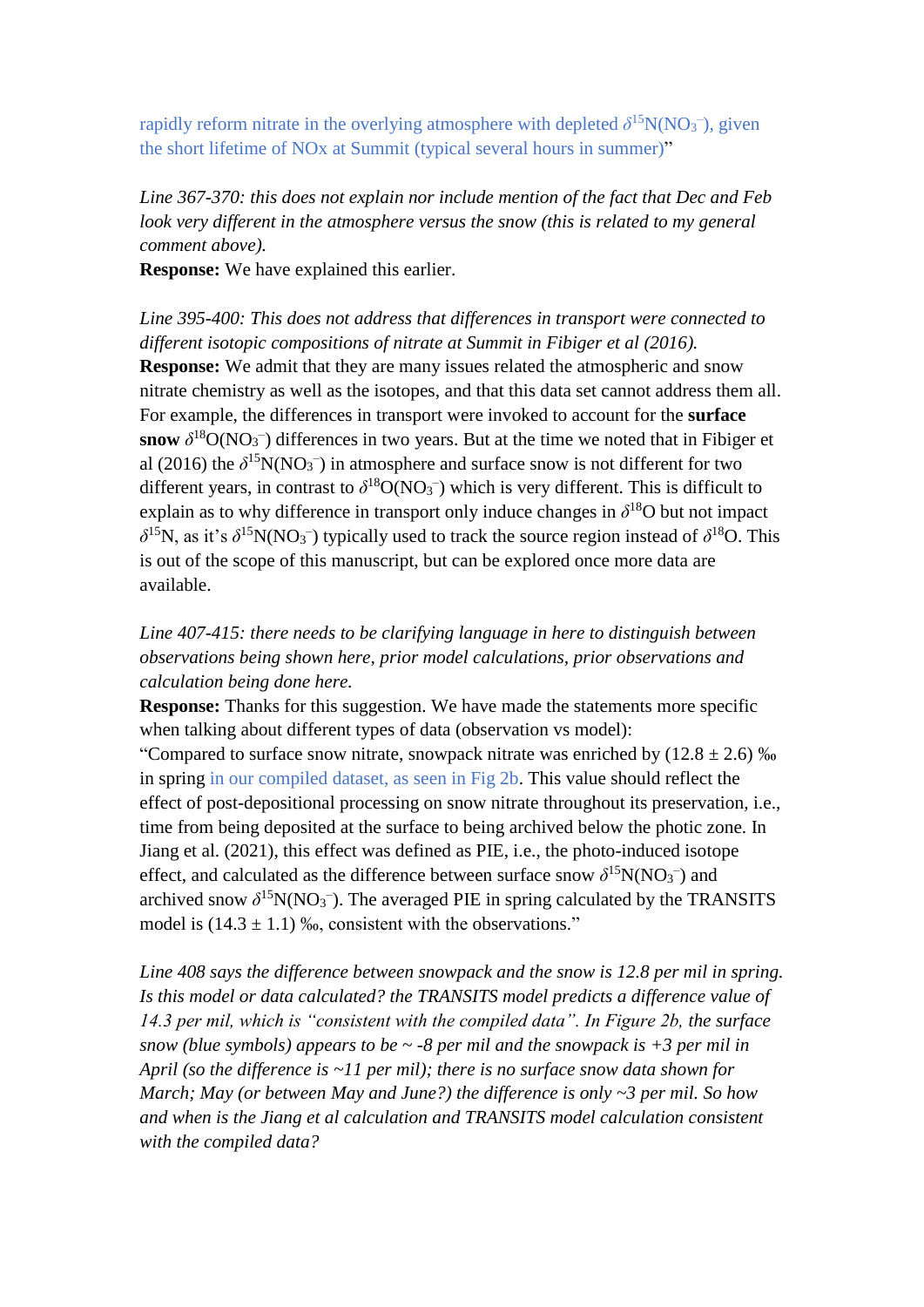**Response:** The  $(12.8 \pm 2.6)$  ‰ **seasonal difference** is based on the observed average surface snow  $\delta^{15}N(NO_3^-)$  from Jarvis et al. (2009) (-6.8  $\pm$  0.5) ‰, n=84) and snowpack seasonal average  $\delta^{15}N(NO_3^-)$  from Geng et al. (2014) (6  $\pm$  2.6 ‰). Note there are two years of data in Jarvis et al. (2009) but only the seasonal average value and standard error is reported.

*Then on line 444 snow and atmosphere are compared and it is reported that the difference in spring should be 9.8 per mil – this is true for Apr, but in Mar and May-June the difference is larger and again (close to 20 per mil in Mar!). If I am misreading this then the text needs to be clarified and it would be helpful to refer directly to figures when speaking of the data here.*

**Response:** Note here we compare atmospheric nitrate with surface snow nitrate. Owing to the seasonal resolution of the Jarvis et al. (2009) dataset, **we only compared the seasonal mean here instead of any specified month**. In addition, the surface snow  $\delta^{15}N(NO_3^-)$  data is significantly higher in Fibiger et al. (2016) than in Jarvis et al. (2009) which call for more data to resolve this issue.

*Line 446 says the difference between atmosphere and snow is negligible in winter, but this is only true of 1 of the 3 months in winter in Figure 2b.*

**Response:** Here we compare atmospheric nitrate with surface snow nitrate. Similar to the response above, only **seasonal** average values were compared here. The winter average atmospheric  $\delta^{15}N(NO_3^-)$  is (-12.9  $\pm$  4.6) ‰, while that of surface snow is (- $11.7 \pm 2.3$ ) ‰.

*It would be useful to include the Jiang et al (2021) model output as part of the figures since values produced in that work are referred to at least 4 times in the manuscript.* **Response:** The modeled  $\delta^{15}N(NO_3^-)$  change (PIE) from deposition to archival have been compared in Jiang et al. (2021) and we do not repeat here. Again, the strength of model is to predict changes in isotopes caused by post-depositional processing related to a starting point, and that was what we have been focused on when using the model.

*Line 408-415: I think preservation of the value below the photic zone is important and should be clarified in the introduction as to this expectation. However, I'll also note that Erbland's study with the TRANSITS model predicted values below the photic zone, which agreed with a few individual samples from depths below the photic zone compared to results from within the photic zone in several areas of the East Antarctic Ice Sheet. In a follow up study, Shi et al. (ACP, 2015) presented complete profiles along the EAIS between the surface and below the photic zone and found that the case for an exponential increase in the isotopes was highly sensitive to the depth over which it is assumed the photic zone is relevant. This does need a response but it would be good for the authors to re-review that work to be sure to be consistent with the peer-reviewed literature.*

**Response:** Thanks for this suggestion, we have already added the definition of archival nitrate in the introduction as mentioned above. However, as pointed out by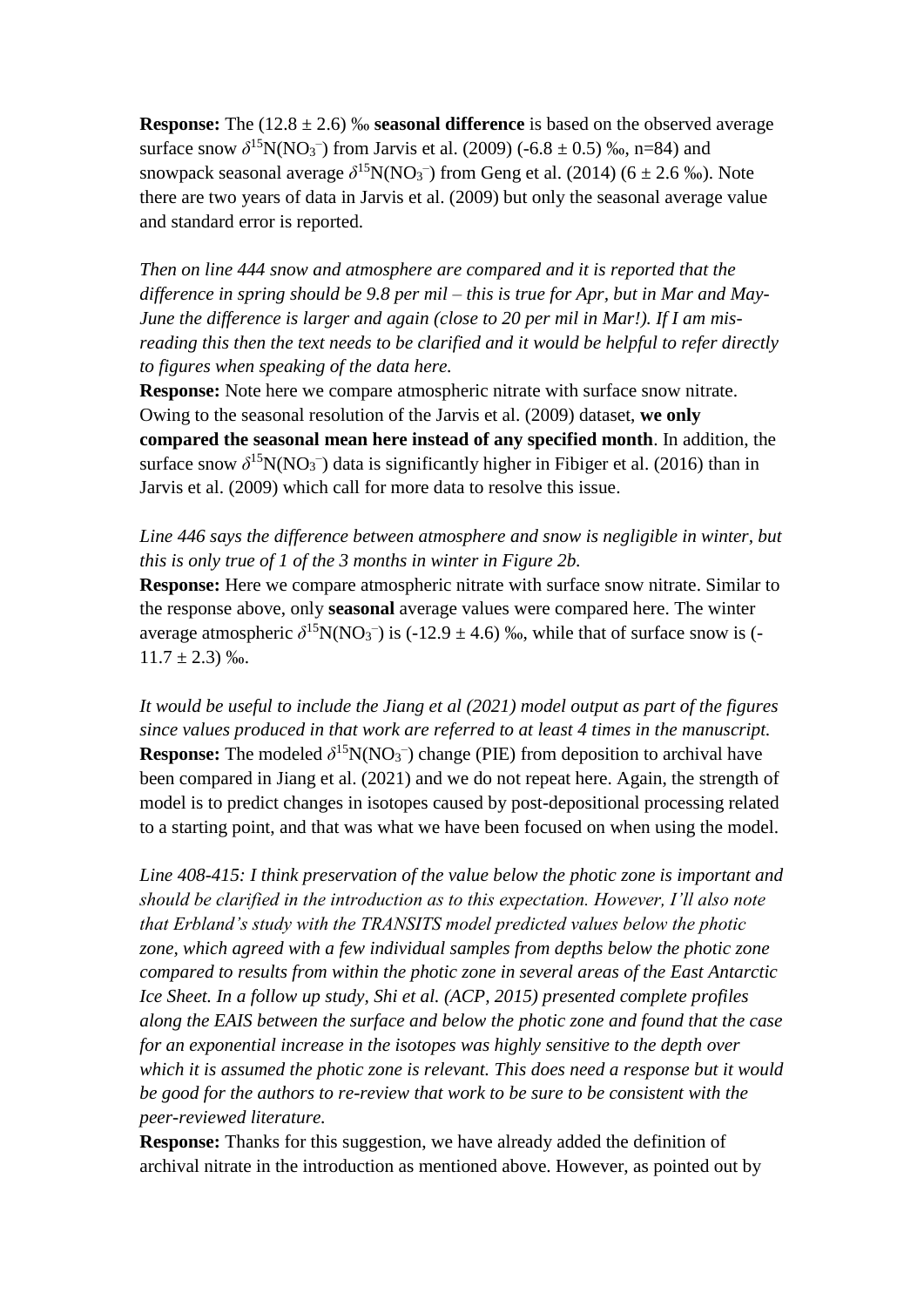reviewer 1, Shi et al. (2015) may have misunderstood the extrapolation method in Erbland et al. (2013). That Erbland et al. (2013) assumed an exponential increase in  $\delta$ <sup>15</sup>N(NO<sub>3</sub><sup>-</sup>) in the photic zone is only true when assuming local meteorological and chemical **conditions remain unchanged**. Below the photic zone, the archived nitrate  $\delta$ <sup>15</sup>N is a combination of photolysis-induced fractionation plus surface condition changes, so it's natural to see the asymptotic values vary with depth, **and this is not because the assumption of the photic zone depth**, but instead due to changes in other factors such as snow accumulation rate/impurities concentrations, TCO, and even primary nitrate inputs.

*Line 430: Equation 3 – a simplified form of the PIE is really valuable. It's agreement with TRANSITS seems a bit circular since the equation is based upon the TRANSITS model. It should be better explained here what this simplified equation does NOT include relative to TRANSITS so that the simplified version is applied by other groups in the future under situations that are appropriate. For instance, does the A(t) in Eq 3 considers an e-folding depth that is impacted by impurities in the snow?* **Response:** Eq(3) is the mathematical representation of the integral effect of photolysis on  $\delta^{15}N(NO_3^-)$  in TRANSIST model. The difference is that the *J* value used here is in a simplified form, i.e., *J* decreases exponentially with depth. The other difference includes: 1) the changes in nitrogen isotope fractionation factor with depth is also not considered as both calculation and experiment suggested it's insensitive to the attenuation with depth (Berhanu et al., 2015); 2) the diffusion smoothing effect is not considered here either (it should not be important as the observed  $\delta^{15}N(NO_3^-)$ profile in Dome A and Dome C doesn't show distinct smoothing in  $\delta^{15}N(NO_3^-)$ ; 3) the cage effect is not considered. We have changed the word of "agree with" into "is consistent with". A(t) in Eq 3 represents the accumulation rate at a given time t, only z<sup>e</sup> depends on the impurities in snow. We have added the following statement as follow:

"…Here we don't consider the changes of *ε* with depth as both the TRANSITS model calculation and laboratory experimental results suggested *ε* is not sensitive to the attenuation of radiation in snow (Berhanu et al., 2015). The diffusion smoothing in  $\delta^{15}N(NO_3^-)$  is also not considered, as the observed multi-year snowpack  $\delta^{15}N(NO_3^-)$ profiles don't show any distinct smoothing (Frey et al., 2009; Shi et al., 2015). the cage effect is also neglected in  $Eq(3)$ , which may not hold when the snow accumulation is relatively low. Essentially  $Eq(3)$  is the same as  $Eq(2)$ , because they both describe the total actinic flux received by a specific snow layer before archival, but Eq(3) provides a direct way to evaluate the induced isotope effects on  $\delta^{15}N...$ ", line 489-495

*Line 450: Is this based on comparing means? Medians? The medians in Fig 3 of Fibiger et al show differences of only 9-12 per mil not 12-15 per mil. Please clarify.* **Response:** Here we used the average value (thanks for the origin data we downloaded it from the Arctic Data Center). We have added the phrase "on average" when describing it.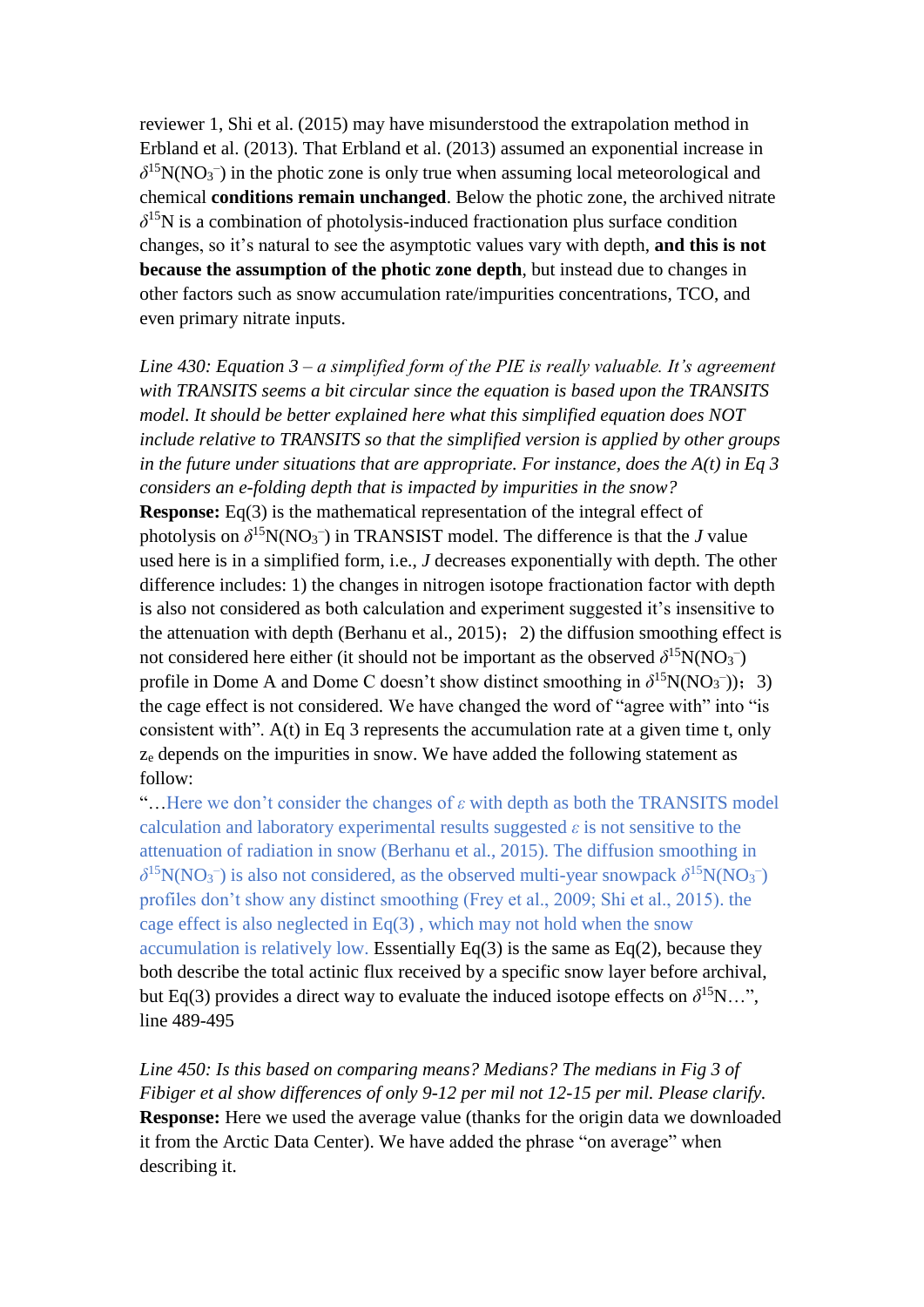*Also, why is the atmospheric nitrate oxygen isotopic data from Fibiger et al. NOT included in Fig 2?* 

**Response:** The Fibiger et al. (2016)  $\delta^{15}N$  data has been plotted in Fig2b and  $\delta^{18}O$  data was not included because of the rather large discrepancy between the two years and they are out of range of other studies including the values for snow. In the revised manuscript, we have added a statement in the Figure caption, stating the range of the Fibiger et al. (2016)  $\delta^{18}$ O data and explaining it is out of the range of other data in the same figure as follows:

"The atmospheric  $\delta^{18}O(HNO_3)$  data in Fibiger et al. (2016) is out of range ((54.2  $\pm$  8.5) ‰ in 2010,  $(90.5 \pm 12.5)$  % in 2010) and thus is not shown here."

*Line 471-483: "Compared to surface snow, atmospheric nitrate is more influenced by snow-sourced nitrate…" Yes. This is because the snow represent more than the surface atmosphere at Summit. And while this is stated as "snow is a much larger reservoir of nitrate compared to the atmosphere" on Line 481, the context here is not clear (see general comments above on this).*

**Response:** We think we have different meaning regarding this sentence. We meant to explain that owing to fact that atmospheric nitrate is such a small nitrate reservoir that it could be easily impacted by the snow sourced nitrate, while for the surface snow, once deposited, it would not be rapidly altered as the dry deposition of snow sourced nitrate was too low to significantly impact it.

*It's not clear why the Erbland reference is relevant here since it does not apply to Greenland (and for instance in the discussion above while dry deposition at Summit is infrequent fresh snow and fog deposition are frequent). You should also include these references in discussing wet versus dry deposition and the budget of nitrate in the atmosphere at Summit:*

*Dibb, J. E., R.W. Talbot, and M. H. Bergin (1994) Soluble acidic species in air and snow at Summit, Greenland; GRL; 1627-1630.*

*Dibb, J. E., R. W. Talbot, J. W. Munger, D. J. Jacob, and S.-M. Fan (1998) Air-snow exchange of HNO3 and NOy at Summit, Greenland; JGR; 3475-3486.*

**Response:** Thanks for this suggestion. We have deleted Erbland et al. (2013) and cited the more related references.

*Lines 494-510: this discussion would be useful earlier in the manuscript to layout an expectation for how the results will be interpreted.*

**Response:** Thanks for this suggestion. We add a brief description in the opening paragraph in this section:

"…Previous studies suggest there were several processes occurring at the air–snow interface related to nitrate deposition and preservation that could lead to nitrogen fractionation, including (i) fractionations during snow nitrate photolysis and physical release (Berhanu et al., 2014; Erbland et al., 2013; Frey et al., 2009; Jiang et al., 2021;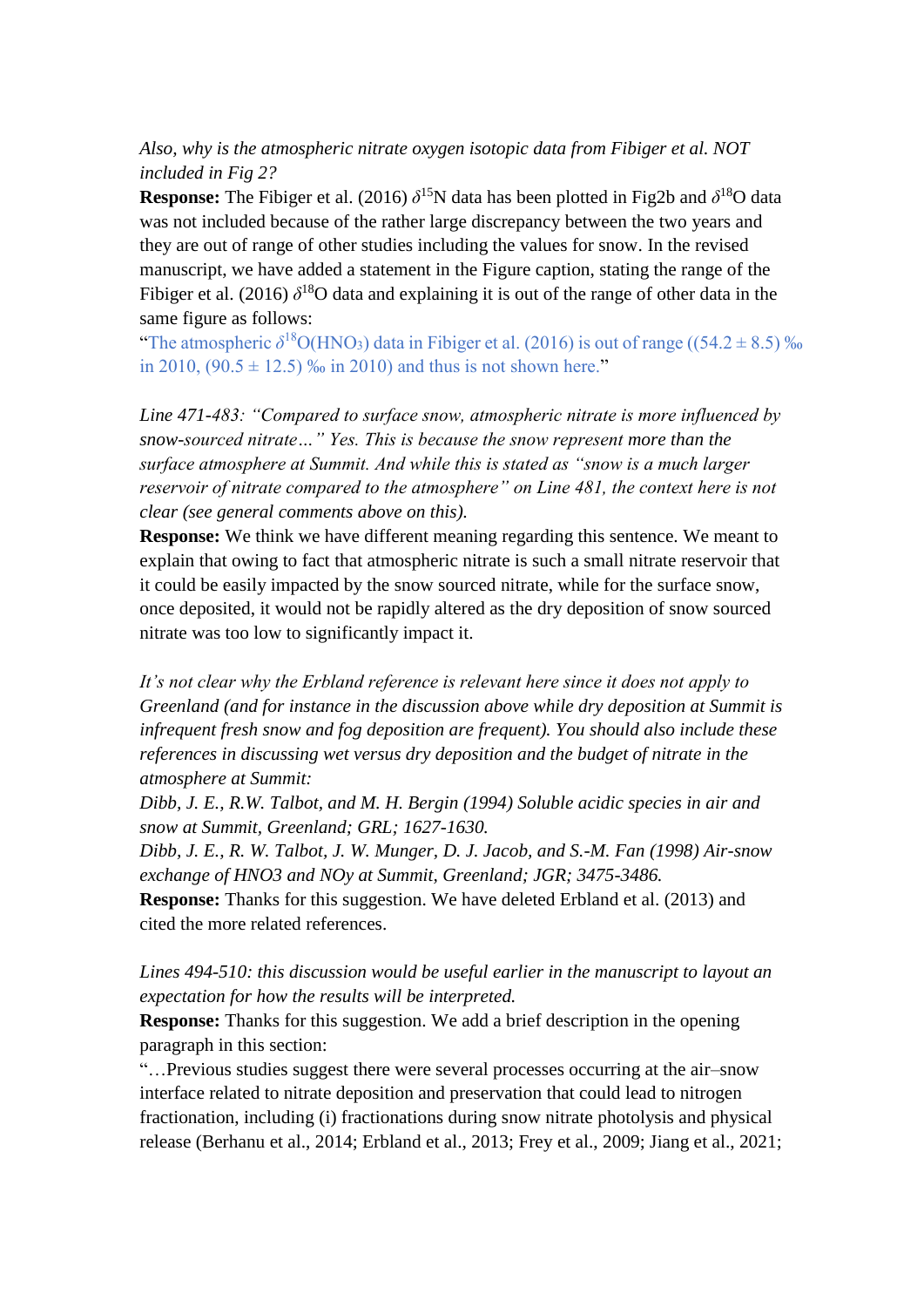Shi et al., 2019), and (ii) the proposed fractionation during nitrate deposition related to the different deposition mechanisms (Erbland et al., 2013)…", line 404-405

*Line 512: Are there updated stake measurements at Summit that could be checked for this? The Burkhart et al. study is a bit dated, and accumulation rate at Summit could. be with climate change in the last decade? Also, how many years is the lowest weekly average accumulation rate observed since the Burkhart et al. study is not at all representative of accumulation measured during the time periods of the compiled data or the atmospheric data presented here.*

**Response:** The Burkhart et al. (2004) stake-measured accumulation rate data covered from 1997 to 2002. This study used data from 2004 to 2010 to calculate the average weekly accumulation rate. We have compared our calculated monthly accumulation rate with Burkhart et al. (2004) and Castellani et al. (2015) and found good agreement during three periods (1997 to 2002, 2004 to 2010, 2010 to 2013). The common feature is with a minimum accumulation rate in May-June and a maximum in August-September.

*Line 513: "and presumably more nitrate dry deposition occurred…" Why is this presumed? And is this consistent with one page ago where the dry deposition flux was considered to always be "very low" ?*

**Response:** Here we meant when wet precipitation is low, dry nitrate deposition would be relatively more important. It is a relative term, and the overall dry flux could be still low.

*Line 553: This should read as "The cage effect incorporates water D17O (~0 per mil) in the formation of nitrate and therefore lowers the overall D17O of the nitrate compared to nitrate formed in the atmosphere." (or something like that). The way this is written now is not actually correct and will definitely confuse readers.* **Response:** Thanks for this suggestion. We have changed the statement as follows: "...The cage effect incorporates water with  $\Delta^{17}$ O around 0 ‰ in the reformed nitrate and therefore lowers the overall  $\Delta^{17}$ O of the nitrate compared to nitrate first deposited

onto snow…".

*Line 563: "the cage effect is negligible". It needs to be said here that the Jiang et al (2021) model output does not match well AT ALL with the D17O snow profile. So I think it is unfair to bring conclusions from that study regarding D17O into here as if they are "proven" by a model that does not actually explain/match the observations.* **Response:** We just wanted to explain a bit more that the Jiang et al. (2021) model study is explicitly focused on to what degree the magnitude of the observed seasonality can be explained by post-depositional processing, and the TRANSITS model we used here was not constructed to predict the isotopes of snow nitrate  $(\delta^{15}N)$ and *Δ* <sup>17</sup>O), but to assess their **changes** due to post-depositional processing. Using the model, the cage effects on  $\Delta^{17}O$  is negligible, and the overall effects from postdepositional processing on snowpack *Δ* <sup>17</sup>O is also small. We don't see why the model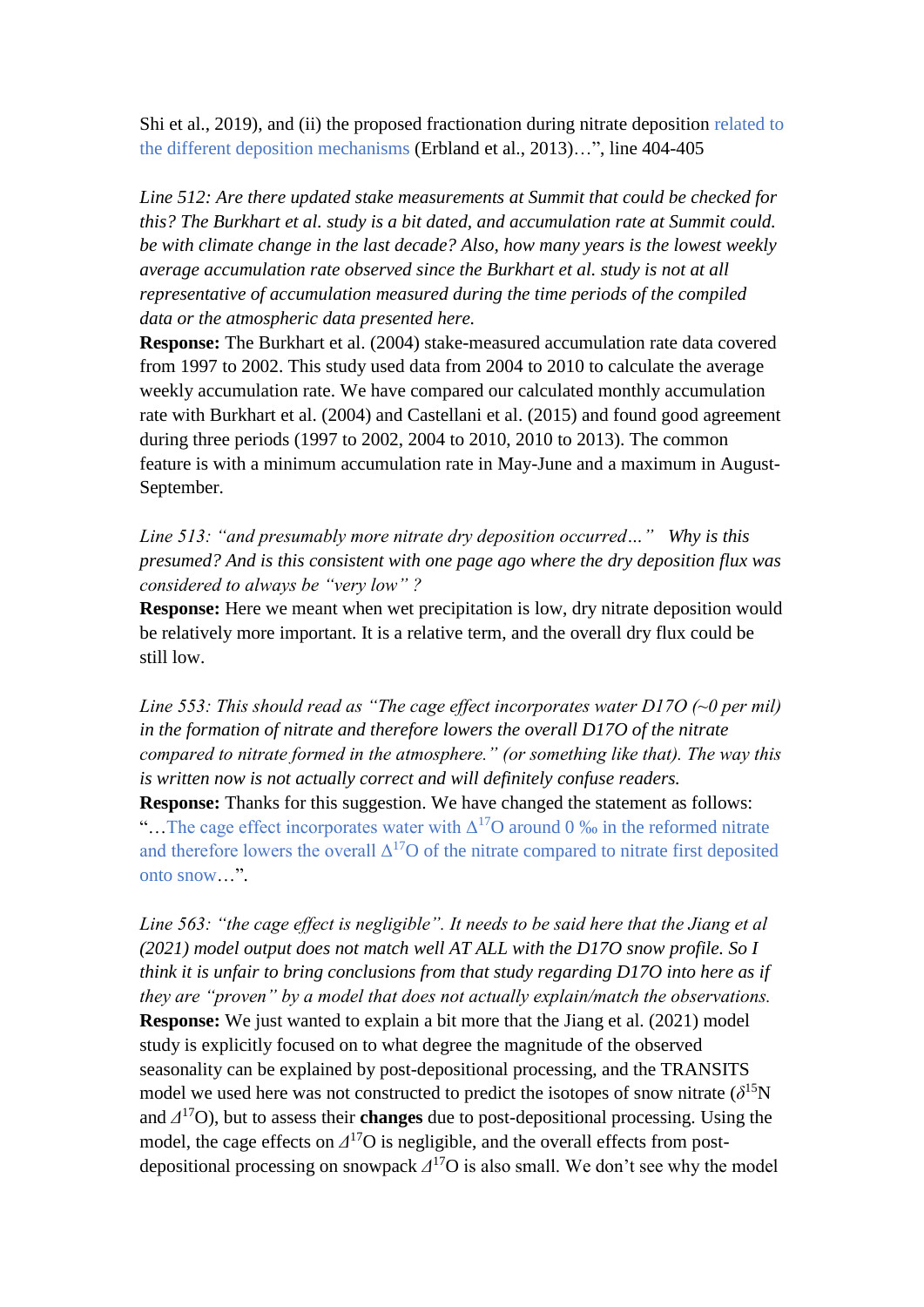has to reproduce the observed *Δ* <sup>17</sup>O to conclude anything on the effects of "cage effect" and post-depositional processing. That the model only considering postdepositional processing can't explain the observed *Δ* <sup>17</sup>O is exactly demonstrating that the effects of post-depositional processing (including the cage effect which is a part of it) is small.

*Line 569: "Locally reformed nitrate under sunlight in the summer half year would possess low D17O compared to primary nitrate deposited earlier in the season…" And yet, the Kunasek et al study based on local photochemistry at Summit cannot explain the HIGHER THAN EXPECTED summertime D17O values. And the global GEOS-Chem modeling studies (Alexander et al, 2009, 2020) fit the seasonality of D17O at Summit very well, but UNDERESTIMATE summertime values and OVERESTIMATE spring values.*

**Response:** We don't see any issue here. "*the Kunasek et al study based on local photochemistry at Summit cannot explain the HIGHER THAN EXPECTED summertime D17O values.*" - This is actually the same we are saying here: the reformed nitrate is with relatively low  $\Delta^{17}O(NO_3^-)$  and thus primary nitrate with relatively high  $\Delta^{17}O(NO_3^-)$  is necessary to be involved to explain the observations.

*Line 575-583: Data from different years should not necessarily be expected to be consistent. The wording should be changed here or the authors should justify why this should be expected. If photolysis alone can always explain the seasonality of nitrate isotopes then it SHOULD be the same every year. The observed (real) differences in the Fibiger et al dataset are explained in that work in terms of variability in transport and chemistry (ie source regions). There is no reason to dismiss some of the d18O data in Fibiger et al. I'll also point out (for my own gratification) that our lab is the only lab that independently reports d18O data from the N2O method and D17O from the N2/O2 method b/c the N2/O2 method is known to cause mass dependent inconsistencies in d18O and d17O (which do not affect the D17O result).*

**Response:** We don't fully understand the question. Here we are just stating that the  $\delta^{18}O(NO_3^-)$  data are different, or more variable compared to  $\Delta^{17}O(NO_3^-)$  and/or  $\delta$ <sup>15</sup>N(NO<sub>3</sub><sup>-</sup>). This is from observations, and in line 580 and 581 of the original manuscript, we clearly stated that "The larger variability in  $\delta^{18}O(NO_3^-)$  is somewhat expected,….". We are not saying they should be consistent. Regarding the Fibiger et al. (2016) study, again if transport could explain the large difference in  $\delta^{18}O(NO_3^-)$  in the two field seasons, but then why is  $\delta^{15}N(NO_3^-)$  the same for the two seasons? These are questions need to be explored but not in this manuscript.

*Line 616: again, why should the data from different years be consistent if transport, accumulation, deposition all change between seasons and interannually?* **Response:** Here we wanted to describe that due to the lack of sufficient surface snow data, and the large difference of the  $\delta^{18}O(NO_3)$  data reported by the two studies, we cannot deduce or explore whether or not oxygen isotope fractionation occurs during nitrate deposition.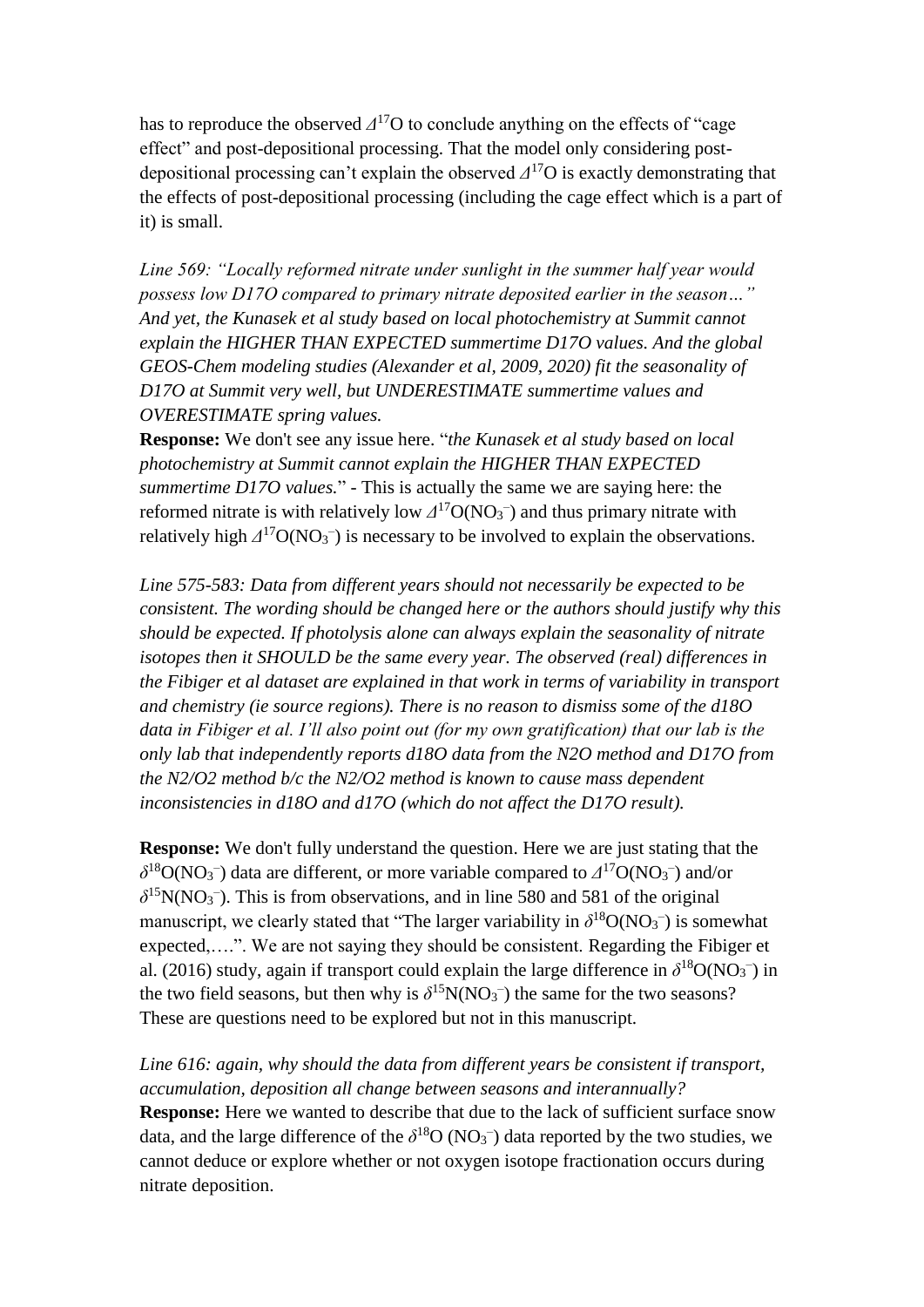# *Line 633: What happens to the d15N during the cage effect reformation of nitrate? It is only discussed for d18O (and D17O).*

**Response:** The detailed secondary chemistry of nitrate photolysis is very complex and its induced isotope fractionation effect for  $\delta^{15}N$ , to best of our knowledge, still remains unexplored. However, current filed and laboratory photolysis experiments results indicate that photolytic process should dominate the total fractionation effect (Berhanu et al., 2014; Meusinger et al., 2014). The calculated fractionation factor using the absorption cross section for  ${}^{14}NO_3^-$  and  ${}^{15}NO_3^-$  provided theoretical results under different spectrum of indecent light consistent with the experiment results , suggesting that photolytic process shall be the primary factor inducing the  $\delta^{15}N$ fractionation during nitrate photolysis.

*Line 653: I would argue that the framing in Fibiger et al (2013) is that the relationship between d18O and D17O is not evidence alone that post-depositional processing does not occur – we attempt to explain how that relationship should change is an important amount of processing were to occur and that does not fit with the observations, therefore we conclude that it is not very important. This was then followed up with the concurrent snow-air sampling in Fibiger et al (2016).* **Response**: We agree that Fibiger et al (2013) indeed considered multiple factors impacting snow nitrate  $\Delta^{17}O$  and  $\delta^{18}O(NO_3^-)$  and they concluded that the found relationship between  $\Delta^{17}O/\delta^{18}O(NO_3)$  can not explained by post-depositional processing. But this can only lead to the conclusion that the **surface snow** nitrate didn't undergo sufficient amount of photolysis, as only surface snow samples were involved. The same for the Fibiger et al (2016) study which was also only based on atmospheric and surface snow samples. Consider the high snow accumulation rate (~65 cm per year) as well as the depth of the photic zone (30-40 cm), the surface snow samples apparently cannot represent the whole snowpack. What is more, none of these two studies cover a complete year, and thus the effect of the seasonally different actinic flux cannot be assessed.

*Figure 4 discussion: The fact that relationship between d18O and D17O is so similar in the atmosphere and snow and the snowpack is different could just as easily be explained by deposition of more nitrate than what is apparent at the surface at Summit. And if it cannot be explained by this, this hypothesis needs to be tested and dismissed.*

**Response:** We don't agree with this hypothesis since it sounds like the snowpack nitrate was directly buried without first deposited to the surface. We note that the correlation between surface snow  $\Delta^{17}O/\delta^{18}O(NO_3)$  was similar in two different years, even if they were derived from different source region and different chemistry as suggested by Fibiger et al. (2016).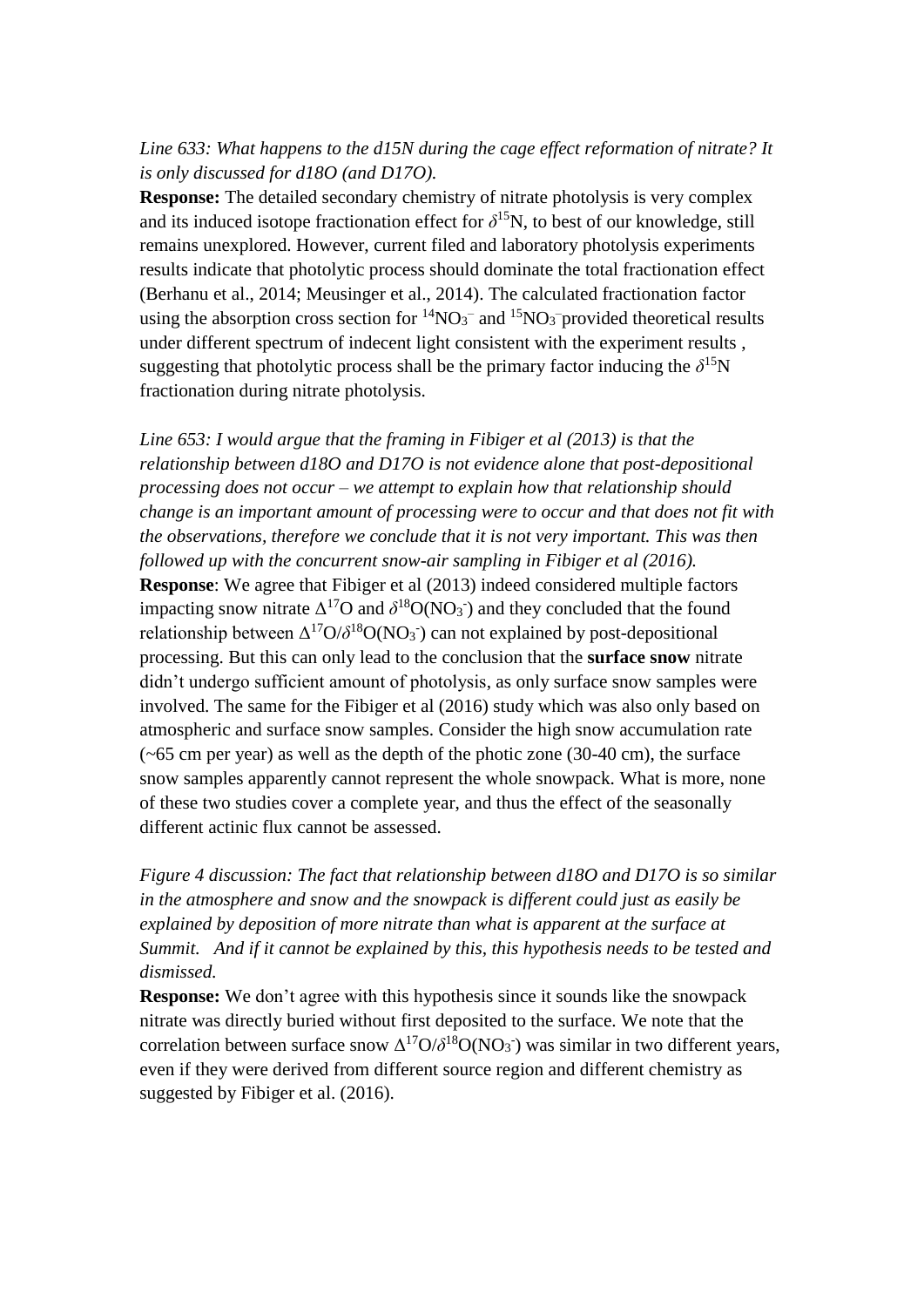*Line 682: Earlier in the manuscript it states that the isotopes are preserved upon archival. Again, please take care to qualify the language in the introduction and then use it consistently in the manuscript.*

**Response:** Thanks for this suggestion. We have added the definition of archived nitrate in the introduction section:

"…This recycle of snow nitrate not only changes the initially deposited nitrate (isotope) signal, but also leads to a redistribution of snowpack nitrate. Thus, the final archival snow nitrate, defined as the nitrate buried below the photic zone, would largely be impacted by post-depositional processing and disturb the interpretation of ice core nitrate records…"

### *Line 694: This also discussed in Shi et al, ACP, 2015.*

**Response:** Shi et al. (2015) study concluded that "*Predicting the impact of postdepositional loss, and therefore changes in the isotopes with depth, is highly sensitive to the depth interval over which an exponential change is assumed*.", which is distinctly different with the conclusion drawn here. As responded earlier, "*the depth interval over which an exponential change is assumed"* is a misunderstanding of the Erbland et al. 2013 study. One has to first determine the depth of the photic zone, but not to assume it.

*Line 703: "…snowpack nitrate can only be explained by the effect of the photo-driven post-depositional processing…" This is the only hypothesis tested here and there are a number of flaws that need to be visited before this conclusion can be drawn.* **Response:** The detailed response to these "flaws" have been responded earlier and we don't see any issue with this conclusion.

*Line 710: Most of the previous work done does NOT say unequivocally that atmospheric nitrate is solely dependent on primary nitrate.* **Response:** We agree, and we just wanted to emphasize it.

*In fact, Fibiger et al's work shows that indeed there is an impact of snow sourced nitrate on the atmosphere at Summit! It's just a small part of the pool contained in the snow such that what is ultimately preserved DOES reflect primary nitrate. This is not in fact disproved in this study.*

**Response:** We don't know how "*ultimately preserved DOES reflect primary nitrate"*  can be concluded by the Fibiger et al 2013 and 2016 studies. **Their work only relied on atmospheric and surface snow samples in a few months (most in May and June) of a year, and these samples are far from "ultimately preserved".** For the archive what is important is the continuity between atmosphere, surface snow and buried snow up to the photic zone. All reservoirs have to be considered.

*Typographic errors: Line 217: even inconsistence does not make sense grammatically Line 253: was should be were*